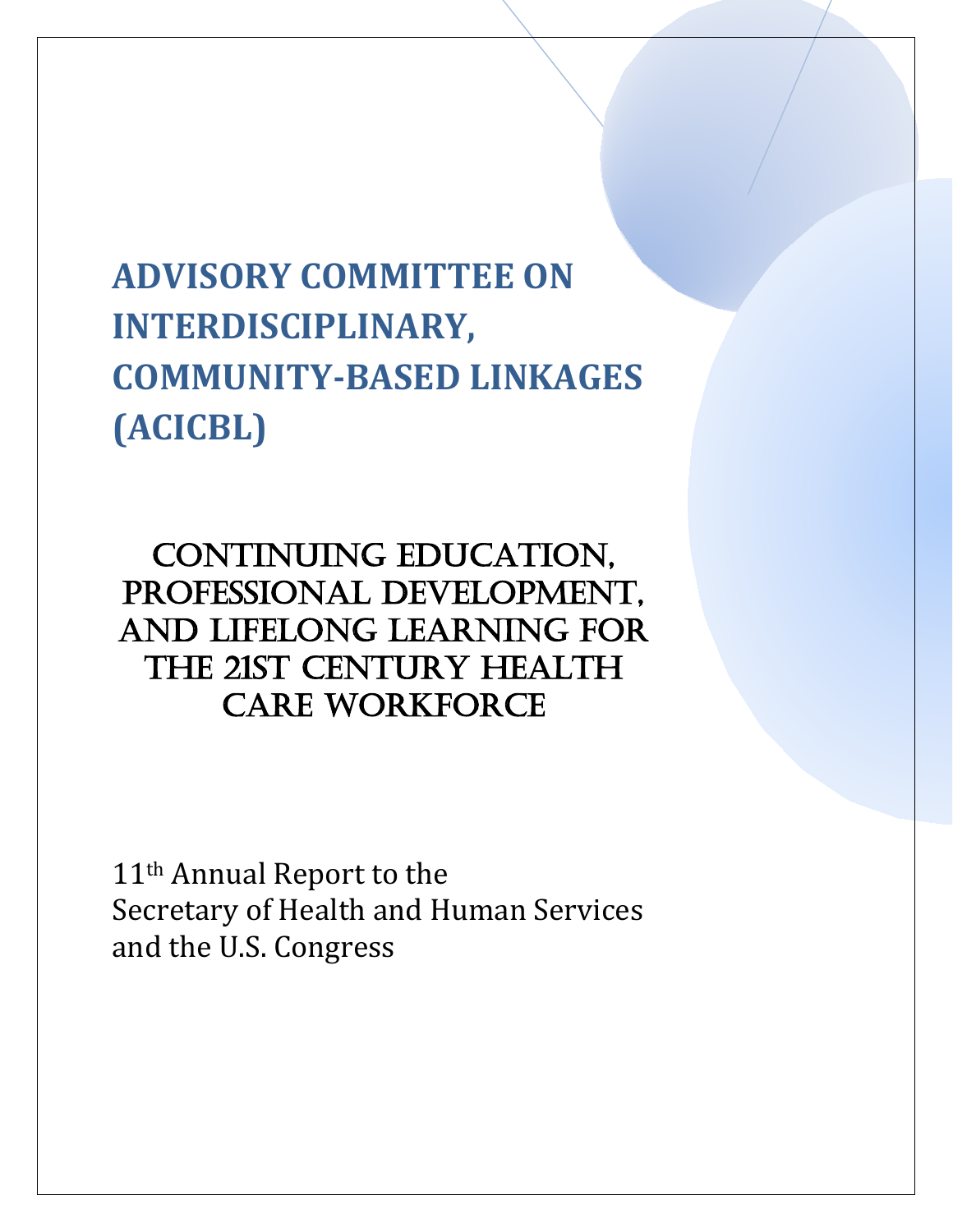The views expressed in this report are solely those of the Advisory Committee on Interdisciplinary, Community-Based Linkages, and do not represent the perspectives of the Health Resources and Services Administration nor the United States Government.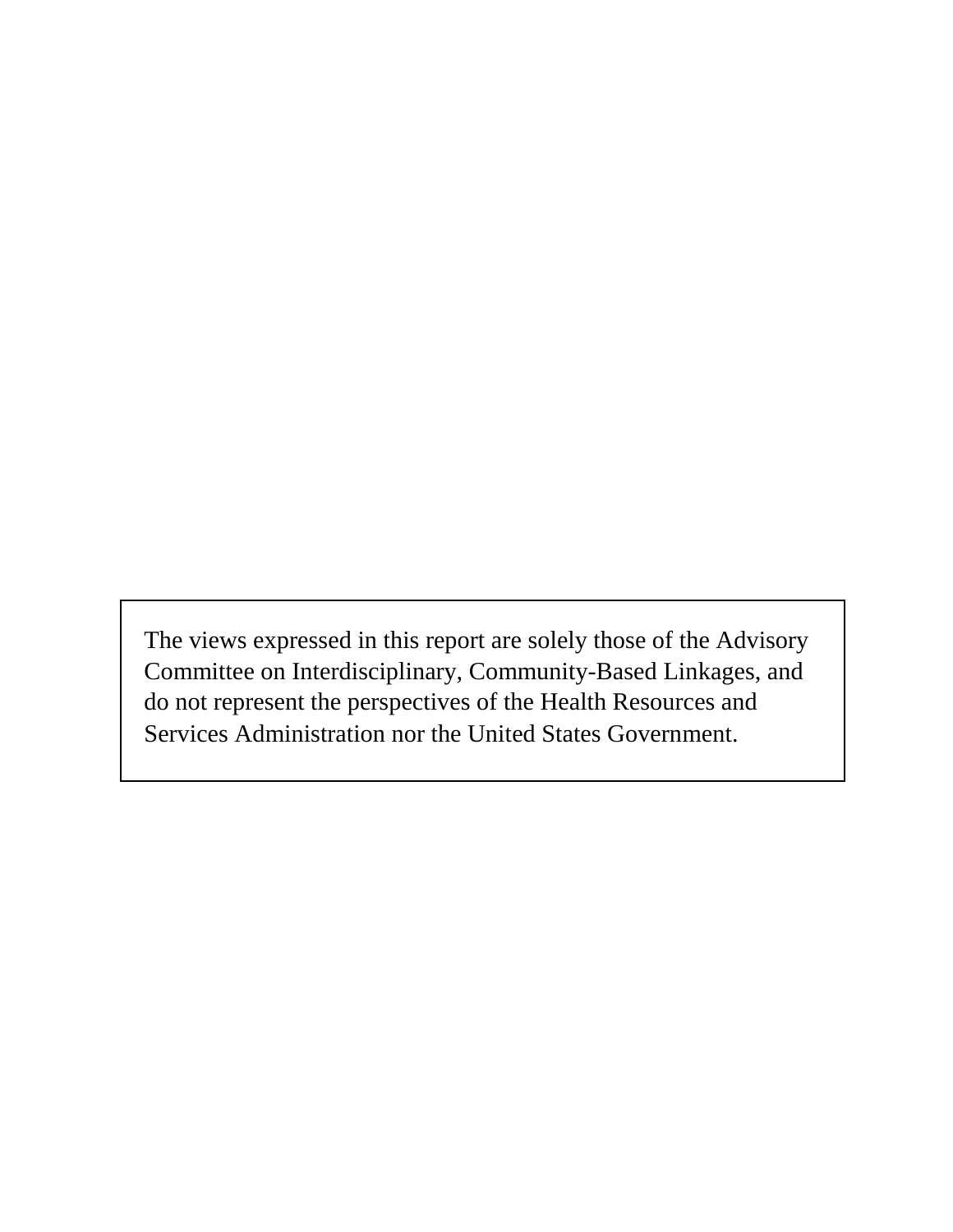# **Continuing Education, Professional Development,** and Lifelong Learning for the **21st Century Health Care Workforce**

# **Table of Contents**

| <b>Advisory Committee on Interdisciplinary, Community-Based Linkages (ACICBL) 1</b> |
|-------------------------------------------------------------------------------------|
|                                                                                     |
|                                                                                     |
|                                                                                     |
|                                                                                     |
|                                                                                     |
|                                                                                     |
|                                                                                     |
|                                                                                     |
|                                                                                     |
|                                                                                     |
|                                                                                     |
|                                                                                     |
|                                                                                     |
|                                                                                     |
|                                                                                     |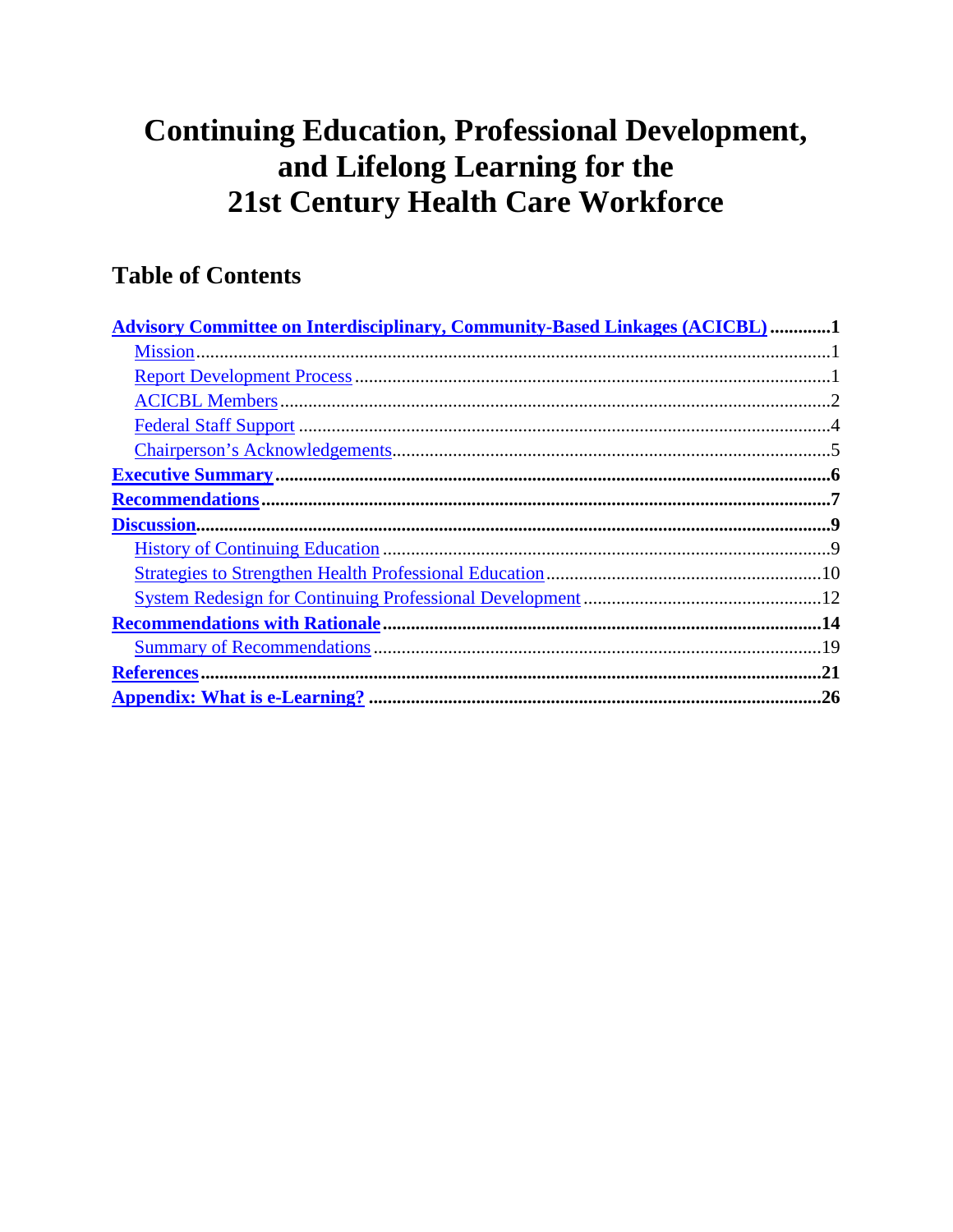# <span id="page-3-0"></span>**Advisory Committee on Interdisciplinary, Community-Based Linkages (ACICBL)**

### <span id="page-3-1"></span>**Mission**

The Advisory Committee on Interdisciplinary, Community-Based Linkages (ACICBL) provides advice and recommendations to the Secretary of the Department of Health and Human Services (Secretary) concerning policy, program development, and other matters of significance related to interdisciplinary, community-based training grant programs authorized under sections 750-759, Title VII, Part D of the Public Health Service (PHS) Act, as amended by the Affordable Care Act. As amended, Part D of Title VII of the PHS Act includes the following sections/programs:

- 750 General Provisions
- 751 Area Health Education Centers
- 752 Continuing Education Support for Health Professionals Serving in Underserved Communities
- 753 Education and Training Related to Geriatrics
- 754 Quentin N. Burdick Program for Rural Interdisciplinary Training
- 755 Allied Health and Other Disciplines
- 756 Mental and Behavioral Health Education and Training Grants
- 757 Advisory Committee on Interdisciplinary, Community-Based Linkages
- 759 Program for Education and Training in Pain Care

The ACICBL prepares an annual report describing its activities conducted during the fiscal year, including findings and recommendations made to enhance these Title VII programs. This annual report is submitted to the Secretary of the United States Department of Health and Human Services and ranking members of the Senate Committee on Health, Education, Labor, and Pensions, and the House of Representatives Committee on Energy and Commerce. In addition, the ACICBL: (a) develops, publishes, and implements performance measures for programs under this part; (b) develops and publishes guidelines for longitudinal evaluations (as described in section 761 (d)(2) of the PHS Act) for programs under this part; and (c) recommends appropriation levels for programs under this part.

# <span id="page-3-2"></span>**Report Development Process**

The ACICBL's annual report includes findings and recommendations focusing on a select topic that encompasses a particular aspect of interprofessional education and training for healthcare providers covered in sections 750-759, Title VII, Part D of the PHS Act. This annual report is prepared by the ACICBL after conducting an independent search of published literature on the selected annual topic, hearing testimony from experts in various areas relevant to that topic, and engaging in dialogue with each other, utilizing individual expertise and experiences in this area.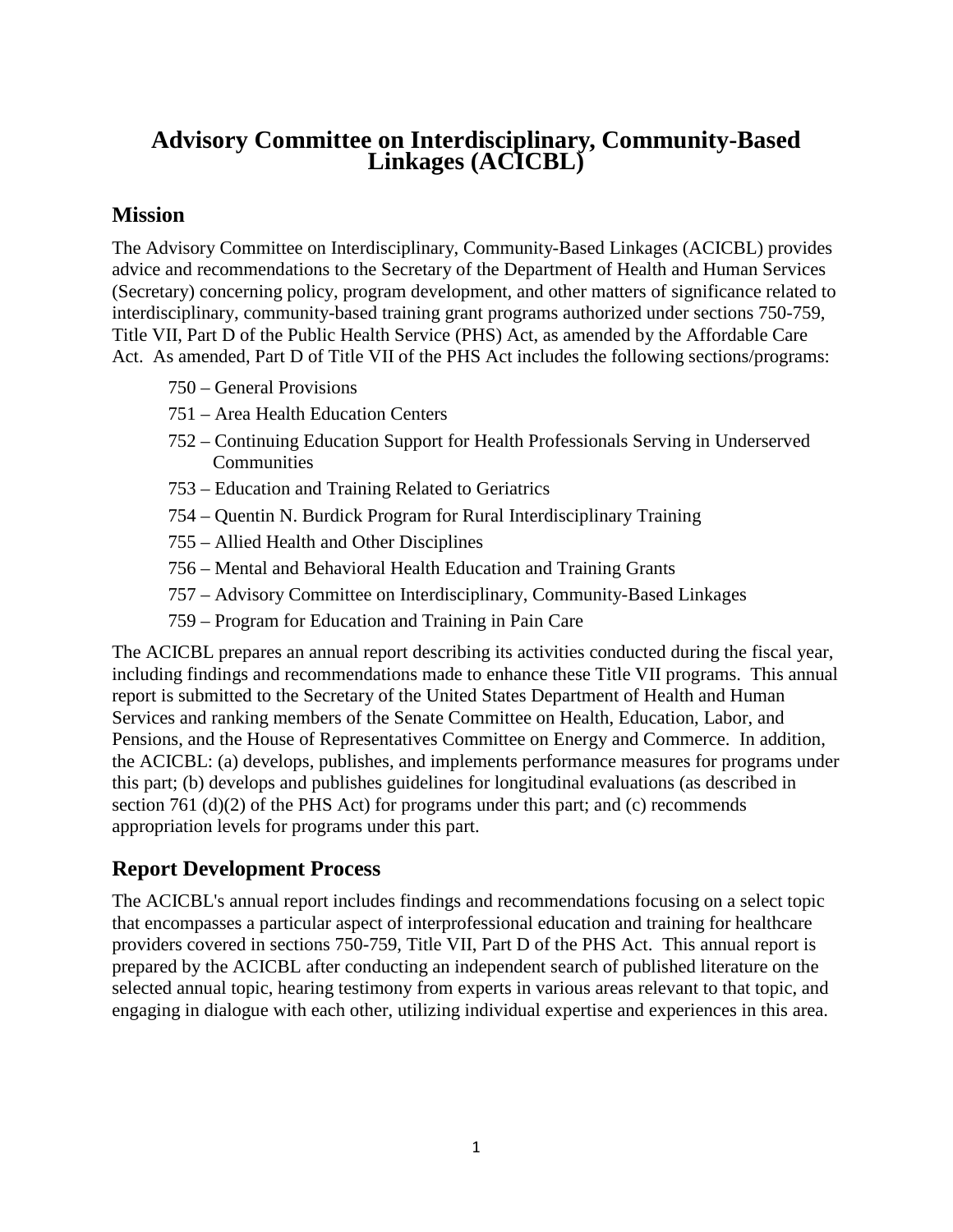### <span id="page-4-0"></span>**ACICBL Members**

#### **Jane Hamel-Lambert, PhD, MBA (Chair)**

**Director** Appalachian Rural Health Institute Associate Professor Department of Family Medicine Ohio University College of Osteopathic Medicine Athens, Ohio *Program: Rural Health*

#### **Robert J. Alpino, MIA**

Administrative (Center) Director Eastern Virginia Area Health Education Center Norfolk, Virginia *Program: Area Health Education Centers*

#### **Helen M. Fernandez, MD, MPH**

Associate Professor/Program Director Geriatrics Fellowship Mount Sinai School of Medicine New York, New York *Program: Geriatric Education Centers*

#### **David R. Garr, MD**

Executive Director South Carolina AHEC Consortium Associate Dean for Community Medicine Professor of Family Medicine Medical University of South Carolina Charlestown, South Carolina *Program: Area Health Education Centers*

#### **Patricia A. Hageman, PT, PhD**

Professor, Physical Therapy Education, SAHP University of Nebraska Medical Center Omaha, Nebraska *Program: Geriatric Education Centers*

#### **Beth D. Jarrett, DPM**

Associate Professor, Department of Biomechanics and Orthopedic Diseases Dr. Wm. M. Scholl College of Podiatric Medicine at Rosalind Franklin University North Chicago, Illinois *Program: Podiatric Medicine*

#### **Linda J. Kanzleiter, MPsSc, DEd**

Associate Program Director Pennsylvania-Delaware Area Health Education Center Pennsylvania State University College of Medicine Hershey, Pennsylvania *Program: Area Health Education Centers*

#### **Susan Kwan, MPH**

Executive Director Zoobiquity Research Initiative David Geffen School of Medicine University of California, Los Angeles Los Angeles, California *Program: Geriatric Education Centers*

#### **Barbara N. Logan, PhD, MA, MSN**

Professor Emeritus, College of Health, Education, and Human Development Clemson University Clemson, South Carolina *Program: Rural Health*

#### **Carmen L. Morano**

Associate Professor Sliberman School Social Work at Hunter College City University of New York New York, NY *Program: Social Work*

#### **James C. Norton, PhD**

Associate Dean for Educational Engagement University of Kentucky, College of Medicine Lexington, Kentucky *Program: Area Health Education Centers*

#### **David H. Perrin, PhD, ATC**

Provost/Executive Vice Chancellor for Academic Affairs Office of the Provost The University of NC at Greensboro Greensboro, North Carolina *Program: Allied Health*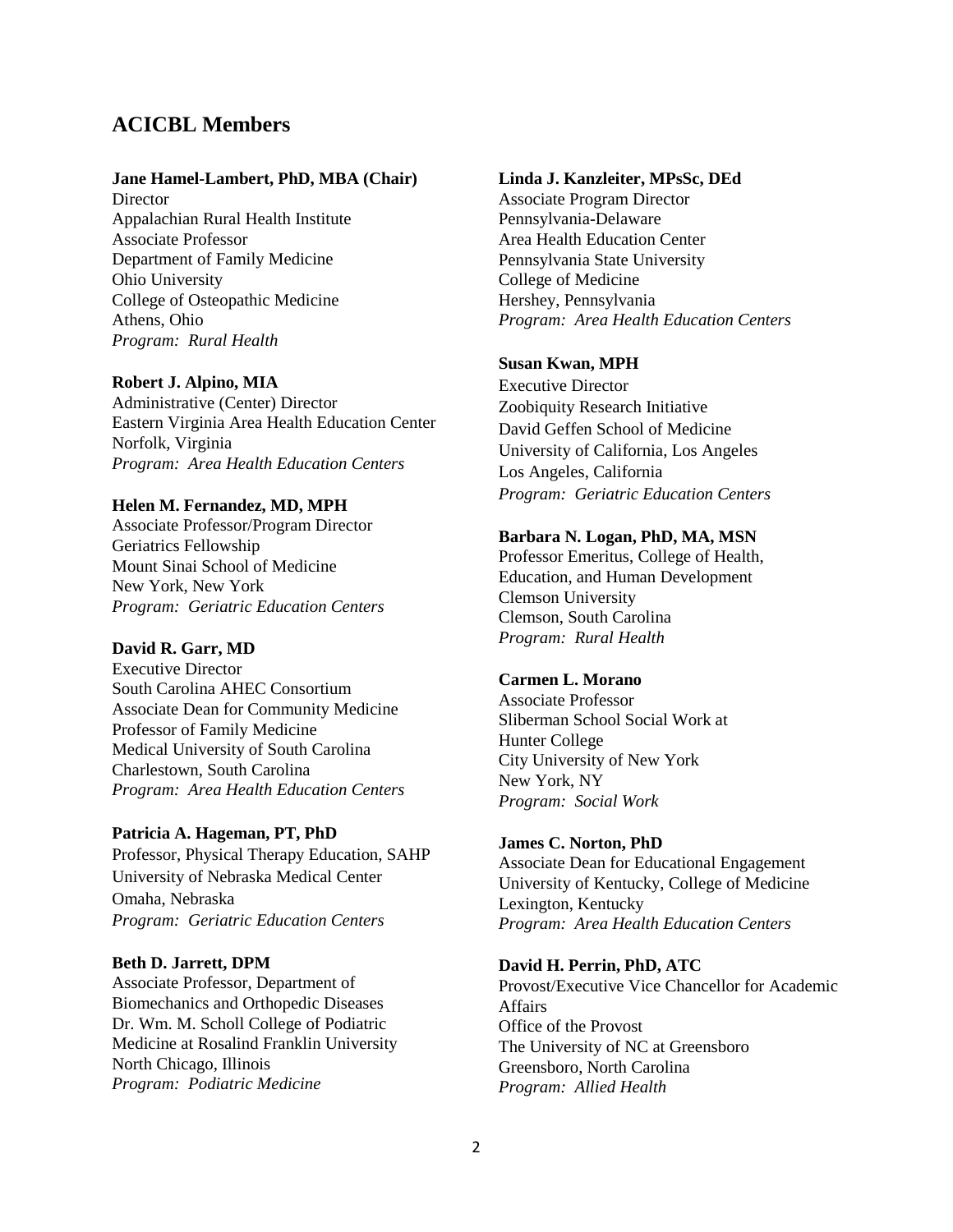#### **Elyse A. Perweiler, RN, MA, MPP**

Director, NJ Area Health Education Center Associate Director, NJ Geriatric Education **Center** The University of Medicine and Dentistry of New Jersey School of Osteopathic Medicine Stratford, New Jersey *Program: Geriatric Education Centers*

#### **Sandra Y. Pope, MSW**

Associate Director West Virginia Area Health Education Centers Program Charleston, West Virginia *Program: Area Health Education Centers*

#### **Linda J. Redford, RN, PhD**

**Director** Central Plains Geriatric Education Center University of Kansas Medical Center Kansas City, Kansas *Program: Rural Health*

#### **Cecilia Rokusek, EdD, RD**

Executive Director for Education, Planning & Research Nova Southeastern University Fort Lauderdale, Florida *Program: Allied Health*

#### **Ronald H. Rozensky, PhD, ABPP**

Professor and Associate Dean International Programs, Department of Clinical and Health Psychology College of Public Health & Health Professions University of Florida Gainesville, Florida Program: Graduate Psychology

#### **Steven R. Shelton, MBS, PA-C**

Assistant Vice President, Community Outreach Executive Director of East Texas AHEC The University of Texas Medical Branch Galveston, Texas *Program: Area Health Education Centers*

#### **Jay H. Shubrook Jr., DO, FACOFP, FAAFP**

Associate Professor, Family Medicine Heritage College of Osteopathic Medicine Ohio University Athens, Ohio *Program: Rural Health*

#### **Carl M. Toney, PA**

Member, Advisory Committee Maine Statewide AHEC Network Charter Member & Past President Association of Clinicians for the Underserved Scarborough, Maine *Program: Vulnerable Populations*

#### **Laurie Wylie, MA, RN, SNP**

Executive Director Western Washington Area Health Education Center Seattle, Washington *Program: Area Health Education Centers*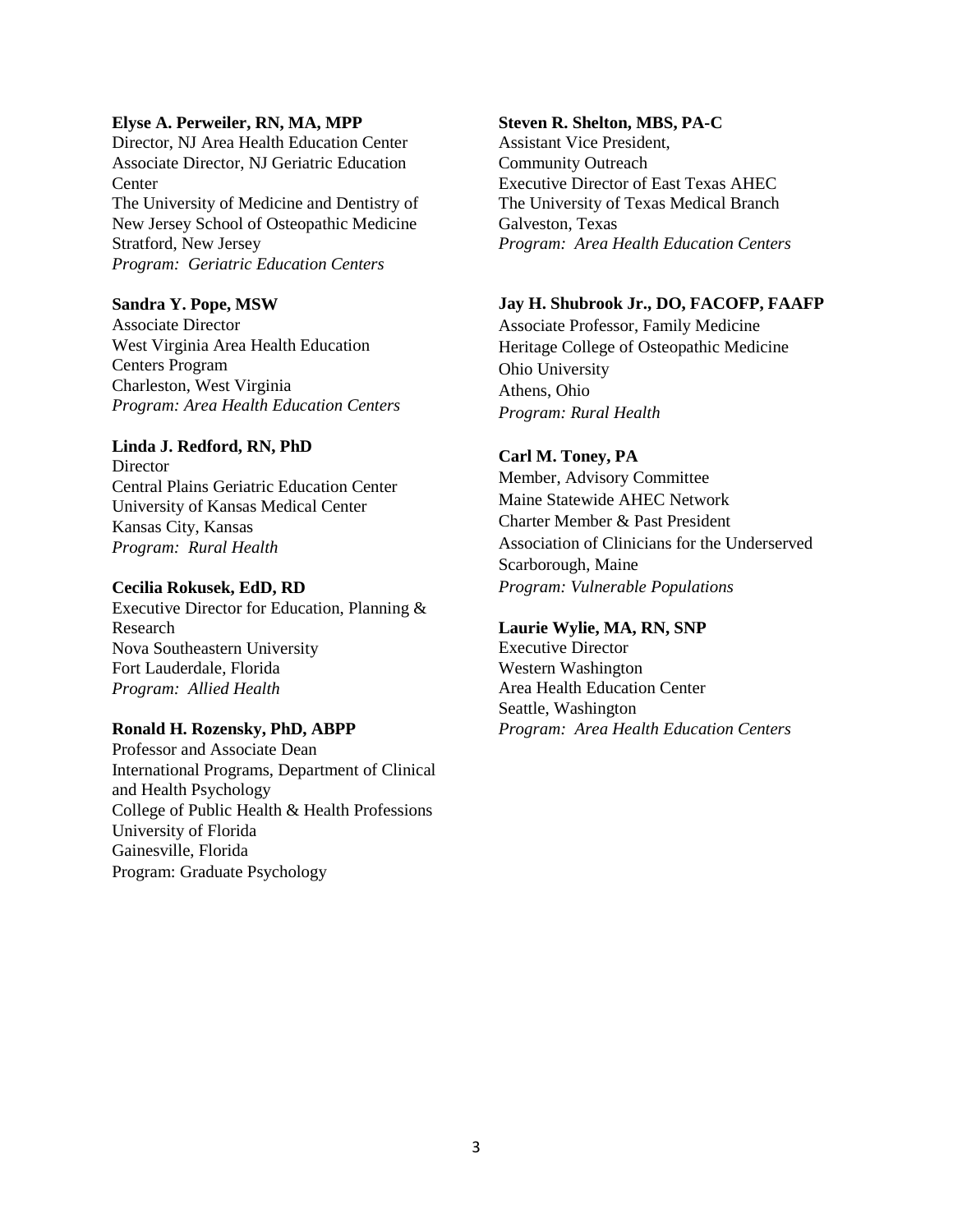# <span id="page-6-0"></span>**Federal Staff Support**

#### **Joan Weiss, PhD, RN, CRNP**

Designated Federal Official Director, Division of Public Health and Interdisciplinary Education Bureau of Health Professions Health Resources and Services Administration Department of Health and Human Services Rockville, Maryland

#### **Lou Coccodrilli, MPH, RPh**

Chief, Area Health Education Centers Branch Division of Public Health and Interdisciplinary Education Bureau of Health Professions Health Resources and Services Administration Department of Health and Human Services Rockville, Maryland

#### **Norma J. Hatot, CAPTAIN**

United States Public Health Service Senior Nurse Consultant Division of Public Health and Interdisciplinary Education Bureau of Health Professions Health Resources and Services Administration Department of Health and Human Services Rockville, Maryland

#### **Patrick Stephens**

Technical Writer Division of Public Health and Interdisciplinary Education Bureau of Health Professions Health Resources and Services Administration Department of Health and Human Services Rockville, Maryland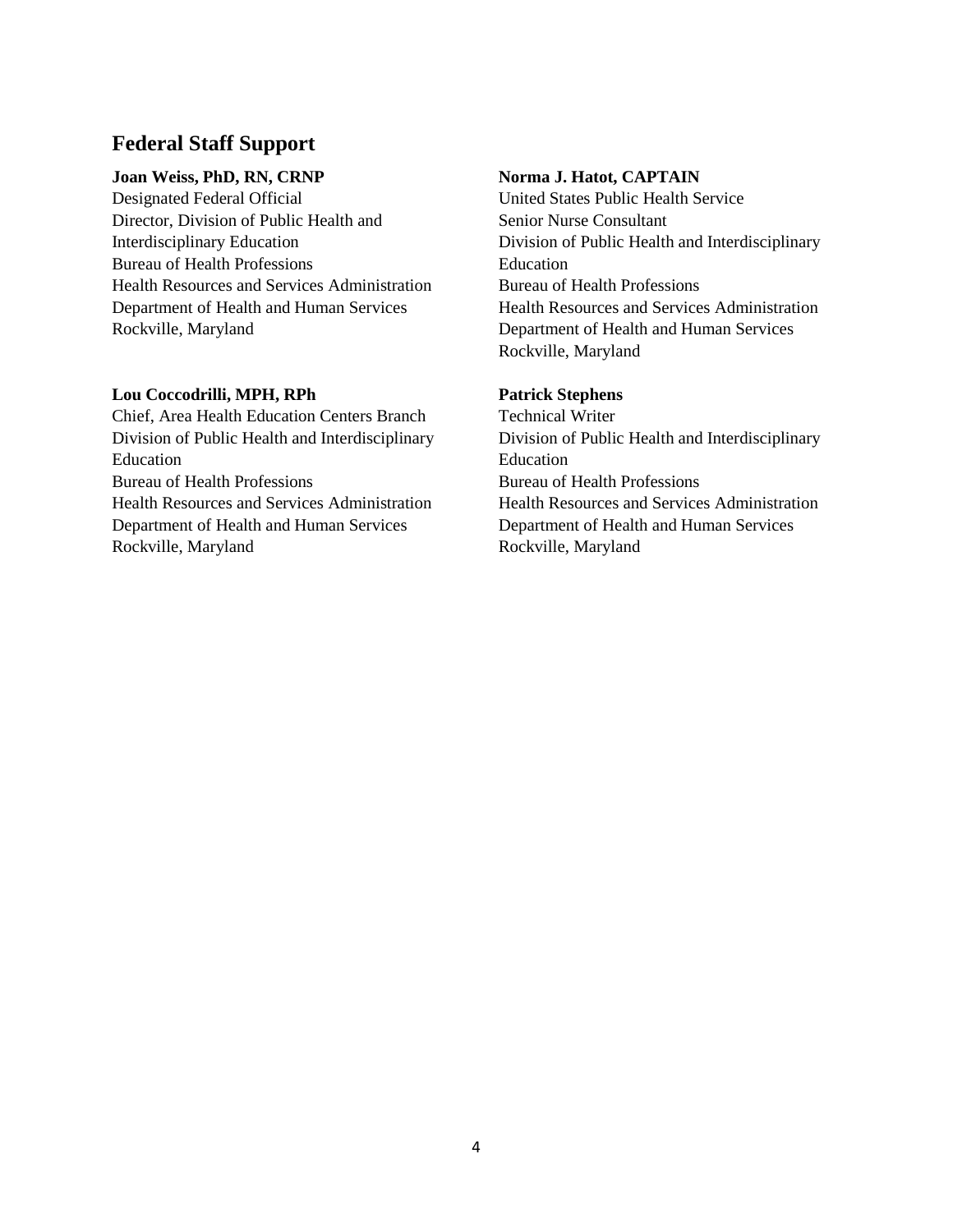# <span id="page-7-0"></span>**Chairperson's Acknowledgements**

The Advisory Committee on Interdisciplinary, Community-Based Linkages (ACICBL) provides advice and recommendations to the Secretary of Health and Human Services (Secretary) concerning policy, program development, and other matters of significance as authorized under 42 U.S.C. 294f, section 756(d) of the Public Health Service Act (PHS), as amended. The ACICBL is governed by the Federal Advisory Committee Act (FACA), Public Law 92-463, as amended (5 U.S.C. Appendix 2), which sets forth standards for the formation and use of advisory committees, and Public Law 111-148, the Patient Protection and Affordable Care Act of 2010, Title V – Health Care Workforce, Subtitle B – Innovations in the Health Care Workforce, section 5103.

Each year, the ACICBL selects a topic concerning a major issue within the healthcare delivery system that is relevant to the mission of the Bureau of Health Professions (BHPr) Title VII – Part D, Interdisciplinary Community-Based Linkages programs. After the ACICBL analyzes the selected topic, it develops recommendations to the Secretary concerning policy and program development. This year, the ACICBL examined *Continuing Education, Professional Development, and Lifelong Learning for the 21st Century Health Care Workforce*.

This report is the culmination of the efforts of many individuals who provided their expertise to the ACICBL during three required formal meetings: the first as a scheduled conference call on December 1, 2010; the second held in Rockville, Maryland on January 27 and 28, 2011; and the third held in Bethesda, Maryland on February 24 and 25, 2011. As noted throughout the report, experts informed the ACICBL and provided their knowledge and consultation on a broad array of issues concerning continuing education and professional development. ACICBL members had an opportunity to listen to presenters' expert testimony and discuss these issues with them. The ACICBL expresses appreciation to all presenters for their time and knowledgeable expertise.

Finally, this report has benefited from the capable assistance of federal staff from the Health Resources and Services Administration, Bureau of Health Professions, Division of Public Health and Interdisciplinary Education: Dr. Joan Weiss, Designated Federal Official, Director, Division of Public Health and Interdisciplinary Education; Mr. Lou Coccodrilli, Chief, Area Health Education Centers Branch; CAPT Norma J. Hatot, Senior Nurse Consultant, United States Public Health Service; and Mr. Patrick Stephens, Technical Writer, Division of Public Health and Interdisciplinary Education. The ACICBL appreciates the hard work and dedication of these individuals in producing this report.

Sincerely,

Jane Hamel-Lambert, PhD, MBA, Chair Advisory Committee on Interdisciplinary, Community-Based Linkages Associate Director, Appalachian Rural Health Institute Ohio University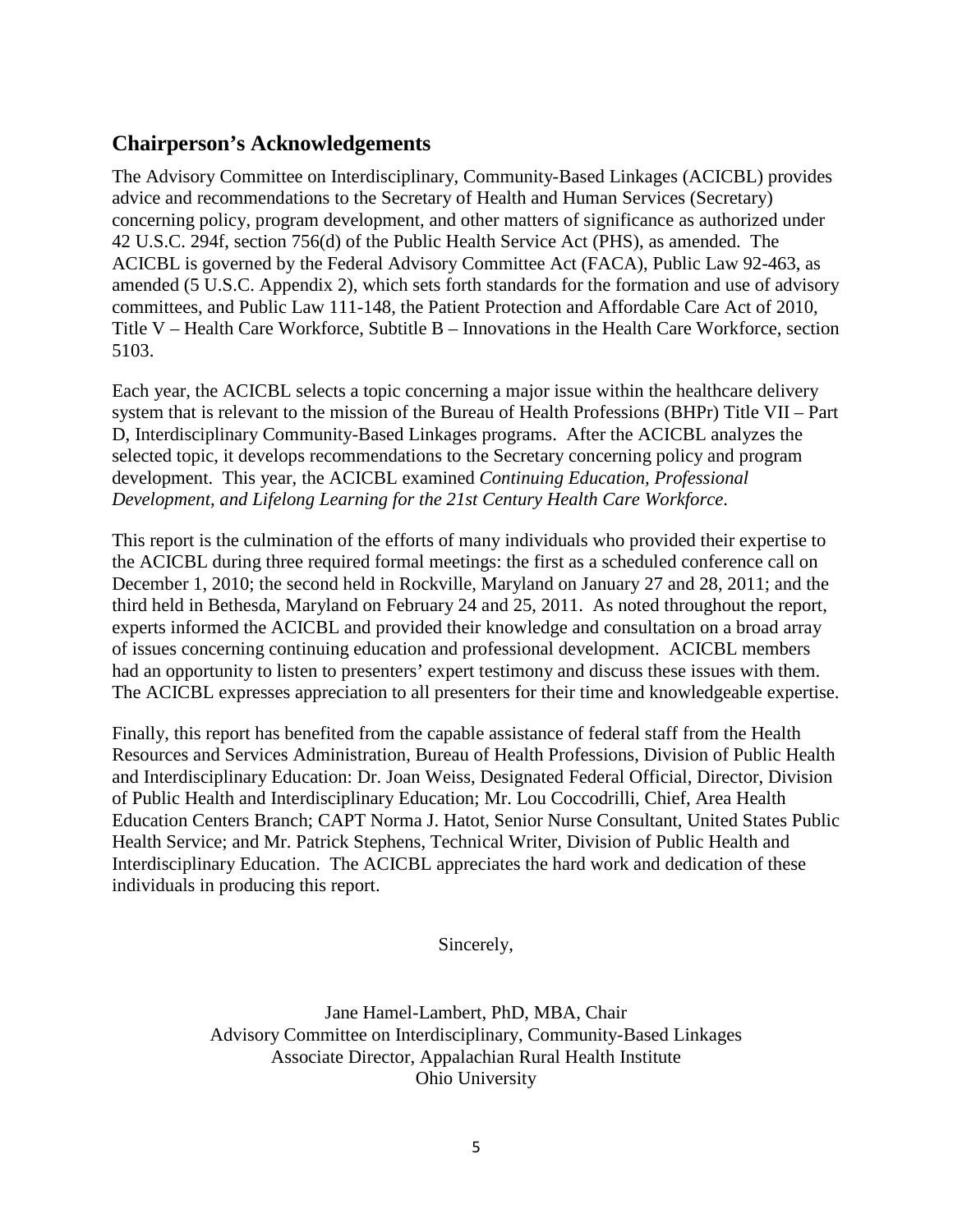# **Continuing Education, Professional Development, and Lifelong Learning for the 21st Century Health Care Workforce**

# **Executive Summary**

<span id="page-8-0"></span>During the  $20<sup>th</sup>$  Century, continuing education was regarded as a mainstay in the ongoing development of a health care professional after graduation. Commonly delivered through lectures that mirrored pre-service professional education experiences, health professionals listened to experts in health care education impart knowledge with the ultimate goal of changing practice behavior and improving patient health outcomes. At the start of the  $21<sup>st</sup>$  Century, however, escalating health care costs and the growing gap between health care evidence and practice prompted close scrutiny of health professions education as one contributing solution for improving the health care delivery system. A prelude to this scrutiny began with the Institute of Medicine (IOM) report *Crossing the Quality Chasm* (2001), which uncovered issues affecting patient safety and quality of care such as excess costs, redundancy, and loss of care continuity. To address these issues, the IOM issued a subsequent report on *Health Professions Education: A Bridge to Quality* (2003) to examine the competencies that were necessary to transform education and enhance patient safety and quality of care. This report recommended the integration of five core competencies into health professions education: provide patient-centered care, work in interdisciplinary teams, employ evidence-based practice, apply quality improvement, and utilize informatics (i.e., information technology). Overall, both reports conveyed a summative message that our nation must transform all aspects of health care education and professional development.

Recently, a review of health care education and professional development has focused on continuing education, as evidenced by the Macy Foundation (Macy) report on *Continuing Education in the Health Professions* (2008), the IOM report on *Redesigning Continuing Education in the Health Professions* (2010), and the Macy report on *Lifelong Learning in Medicine and Nursing* (2010). These reports examined whether continuing education changed practice behavior and improved patient health outcomes. In addition, the reports fueled a growing recognition that continuing education is but one component of continuing professional development—a multi-faceted approach to the acquisition and application of knowledge during the practice life of a health care professional.

Health care professionals are overwhelmed by a proliferation of clinical information, resulting in a gap between available evidence-based clinical information and actual practice (Davis, 2011). Almost a decade ago, the IOM observed that an average of 17 years elapse between the discovery of a new treatment to the integration of that treatment into routine practice (IOM, 2003; Balas, as cited in IOM, 2003). Clinical information must be disseminated in a timely manner, using new and innovative ways, to enable health professionals to keep pace with the rapid development of evidence-based information. The challenge is great because 10,000 to 15,000 scientific articles are published annually (Holmboe, 2011).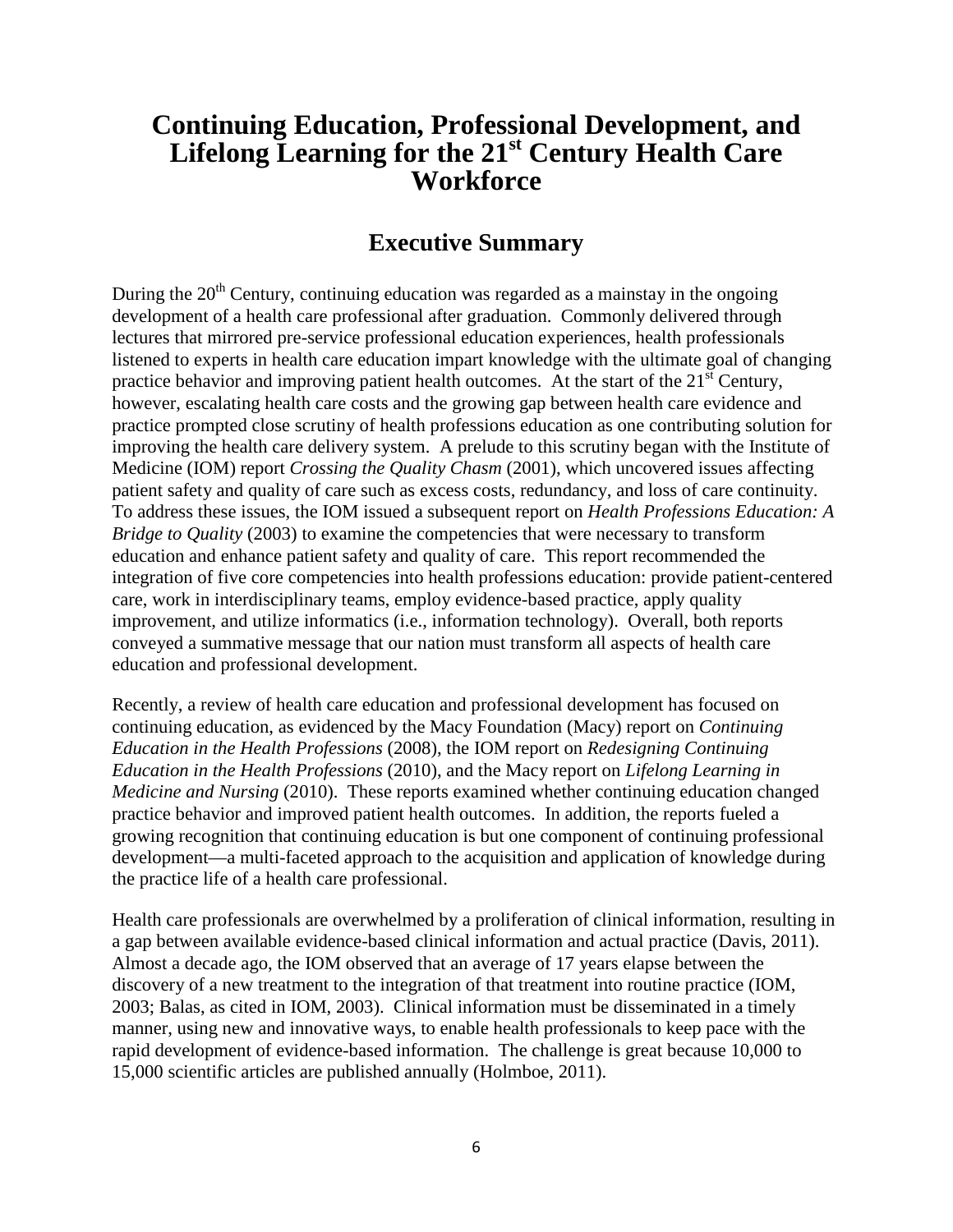This ACICBL report on *Continuing Education, Professional Development, and Lifelong Learning for the 21st Century Health Care Workforce* will examine the evolution of post-degree health professions education from a continuing education perspective, traditionally consisting of discipline-specific lectures, to a broad, multifaceted concept of continuing professional development. Continuing professional development encompasses all forms of professional education, from the day a provider enters clinical practice and continuing as a provider acquires further knowledge and skills throughout their entire practice career. Together, pre-practice clinical education and continuing professional development comprise the lifelong learning of a health care professional. Lifelong learning involves the ability to resolve issues through inquiry, resource identification, and independent/continual assessment of one's own learning needs (Macy, 2008). Ensuring that continuing professional development is readily available throughout the practice life of a health care professional requires a system that (a) expands collaborative partnerships for continuing professional development, (b) ensures health professionals effectively use technology to access current evidence-based health information for the improvement of patient safety and point-of-care learning, and (c) emphasizes effective program design and evaluation to link continuing professional development to practice behaviors and improved patient outcomes.

The Department of Health and Human Services, Health Resources and Services Administration (HRSA), Bureau of Health Professions (BHPR), is well-positioned to advance the vision for continuing education, professional development, and lifelong learning for the  $21<sup>st</sup>$  Century health care workforce. This report includes targeted and actionable recommendations that address flaws in our current continuing education processes and promotes the vision that evidence-based practice, much like patient care, depends upon evidence-based education.

# **Recommendations**

<span id="page-9-0"></span>The ACICBL recommends that the United States Department of Health and Human Services (DHHS) implement the following recommendations to help improve continuing education, promote professional development, and develop lifelong learning programs that serve to advance achievement of the five core competencies contained in the IOM report *Health Professions Education: A Bridge to Quality*: provide patient-centered care, work in interdisciplinary teams, employ evidence-based practice, apply quality improvement, and utilize informatics.

- 1. Congress and HRSA should expand support for continuing professional development and lifelong learning activities within Title VII, Part D programs through activities such as collaborative partnerships with foundations and other agencies.
- 2. HRSA should initiate efforts to identify a mechanism, by the end of fiscal year 2013, that will build capacity in Title VII, Part D programs to increase faculty members' knowledge and abilities in the application of distance learning and e-learning technologies. These technologies can be utilized in the ongoing development of interprofessional education, training, and continuing professional development programs.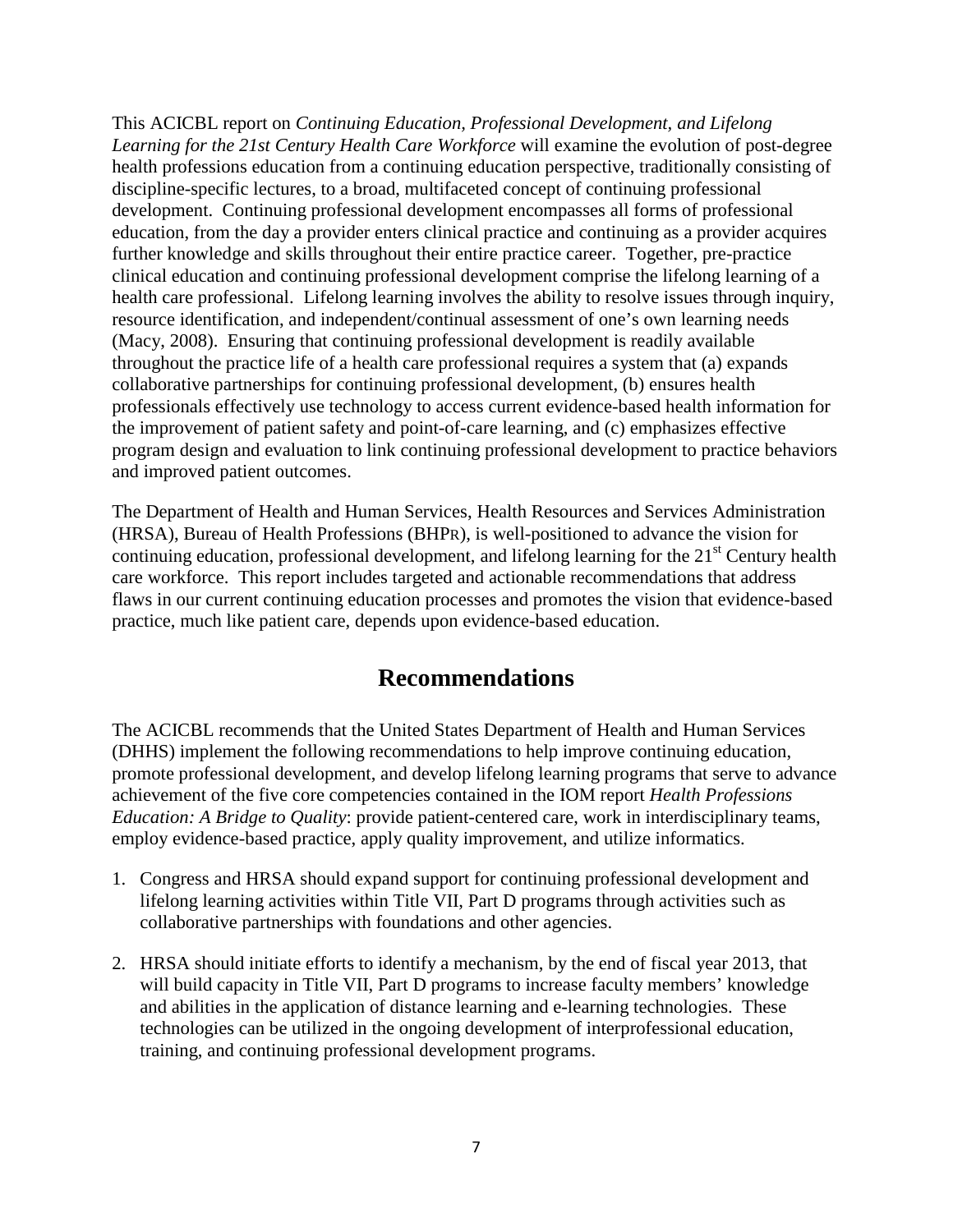3. HRSA should convene public-private partners, representative leadership of Title VII, Part D programs, and other stakeholders by no later than the end of fiscal year 2014, to develop recommendations and an action plan for the evaluation of interprofessional competencies attained through continuing professional development and lifelong learning, including the collection, development, refinement, standardization, implementation, and dissemination of innovative methods for evaluation.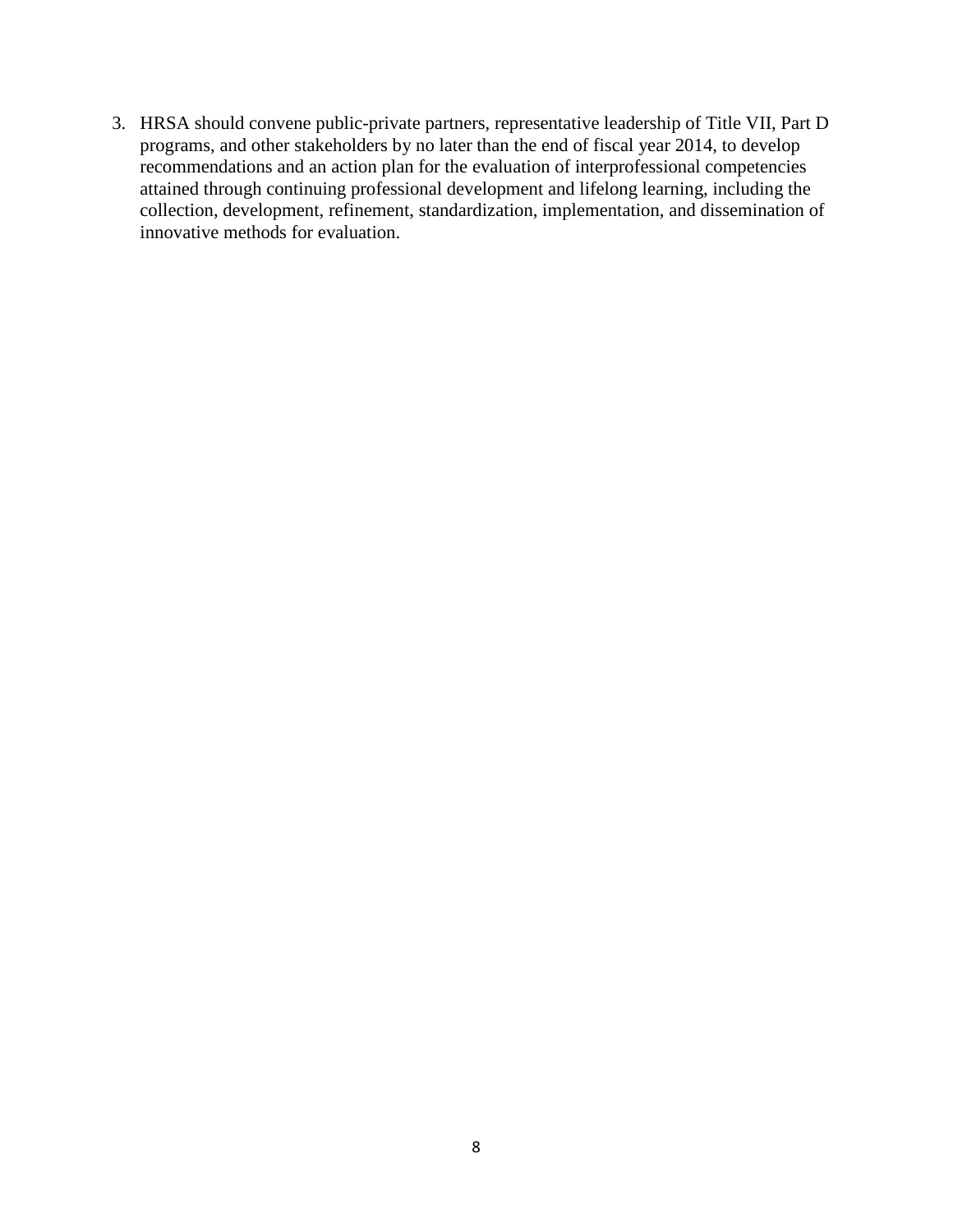# **Discussion**

# <span id="page-11-1"></span><span id="page-11-0"></span>**History of Continuing Education**

To know the history of continuing education (CE) in the health professions is to understand its present state. Florence Nightingale, who encouraged nurses to continue learning, may have been the first advocate for CE (Gallagher, as cited in IOM, 2010). Such advocacy, coupled with limited educational opportunities, prompted establishment of the first U.S. course in nursing CE in 1894. As nursing progressed from the late  $19<sup>th</sup>$  to the mid-20<sup>th</sup> Century, continuing postgraduate education for nurses often consisted of on-the-job experience in a specialty such as orthopedics or tuberculosis, as opposed to theory-based course instruction. By 1960, federal funding enabled universities to begin offering short-term CE courses. Nurses attended these courses because hospitals had available monies, and nurses required training in new technological therapies in units such as coronary care. By the late 1990s, more than one-third of the U.S. states required nurses to earn CE credits for re-licensure (Stein, 1998). At the current time, all states require CE as a condition for nursing license renewal.

In pharmacy, the American Association of Colleges of Pharmacy and the American Pharmaceutical Association established a task force for CE in 1975. The task force compiled principles and policies for CE programs, and stipulated that professional competency is dependent upon (a) current knowledge in pharmacy, and (b) adequate and appropriate performance consistent with professional knowledge and procedures ("The Continuing Competence," 1975).

In psychology, consumer activism in the 1960s spawned formation in the 1970s of a Continuing Education Committee by the American Psychological Association (APA). This committee defined CE core values and purposes, and established an early foundation for CE to ensure consumer welfare. As a result, CE was introduced into the APA Ethics Code. In the mid-1970s, the Association of State Psychology Boards began to encourage members to include CE requirements for license renewal. By the 1990s, efforts to nationalize CE included a study of mandatory CE, a task force on developing CE regulations, and a review of the APA approval system for CE providers. This approval system currently regulates nearly 900 APA-approved CE providers. The Association of State and Provincial Psychology Boards, the association of psychology licensing boards for the U.S. and Canada, now includes mandatory CE in its model licensing act. Consistent with the evidence-based movement in health care, professional psychology has embarked on researching the practicing professional's attitude towards CE (i.e., who takes what course, why, and when), the effectiveness of various learning environments and methods, and the impact of CE on practice. Today, lifelong learning in psychology is increasingly linked to the inclusion of ongoing competencies over the course of professional development (Neimeyer & Taylor, 2010).

For physicians, continuing medical education (CME) began after World War I, when medical faculties became aware that practitioners required educational updates about the latest advances in medicine. However, after World War II and throughout the 1950s, medical faculty began to concentrate on residency programs instead of CME; in addition, studies revealed that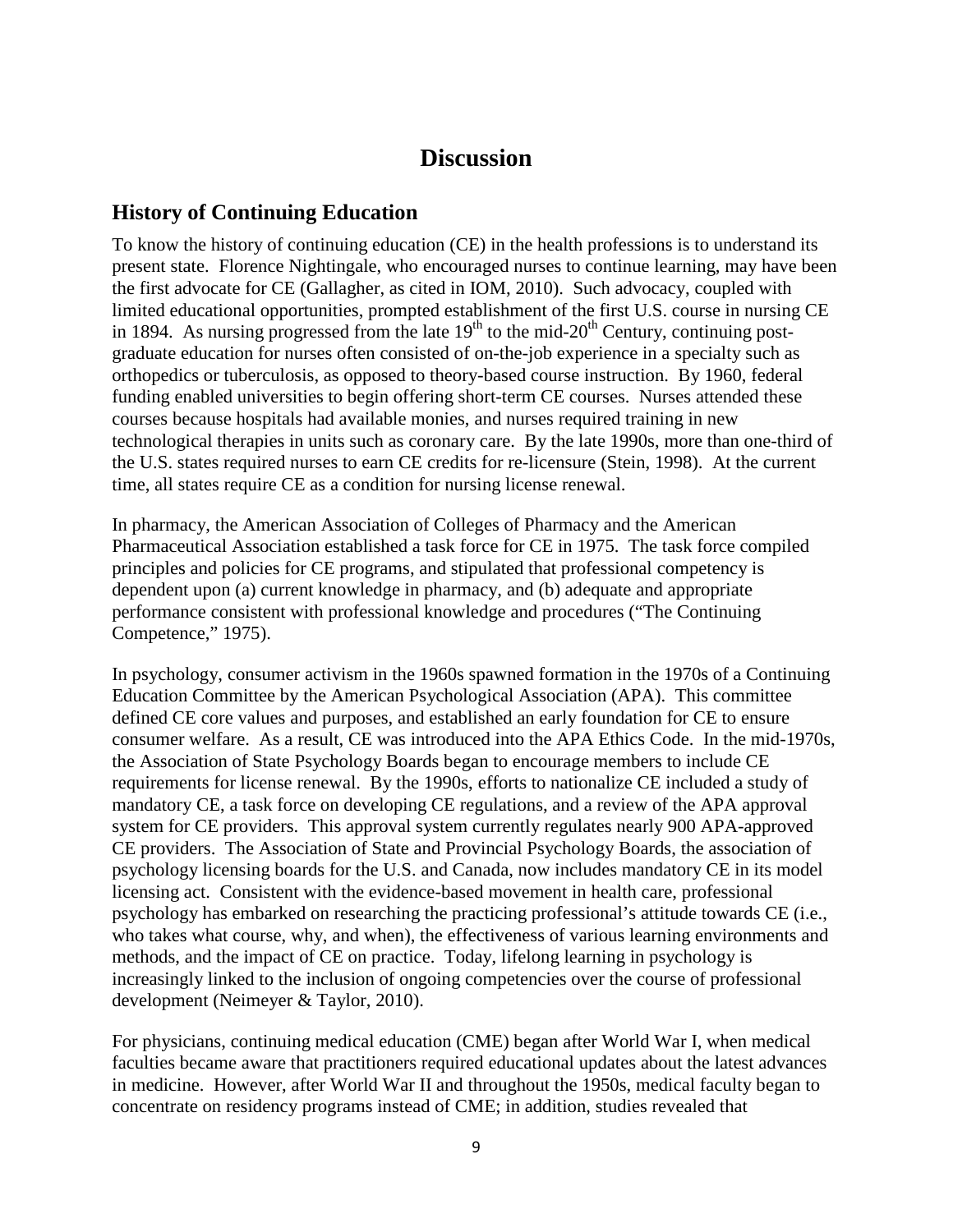pharmaceutical sales representatives were a resource for new knowledge and information. These study results ushered in a new and controversial evolution in CME, linking pharmaceutical companies with CME for physicians, a relationship that has persisted from the 1950s until recent years (IOM 2010; Arky, 2007). To monitor and mitigate potential conflicts of interest, the American Medical Association and state medical societies began to regulate CME, and currently providers of CME are regulated by national accrediting organizations such as the Accreditation Council for Continuing Medical Education (ACCME) and the Association for Hospital Medical Education. Despite such efforts, accreditation organizations, CME providers, and pharmaceutical companies continue to collaborate on the delivery of CME programming (IOM, 2010).

# <span id="page-12-0"></span>**Strategies to Strengthen Health Professional Education**

During the past decade, accreditation organizations, institutes, and foundations have increasingly focused on competencies and criteria to strengthen the standards for health professional education, including CE. In 2001, the Accreditation Council for Graduate Medical Education (ACGME) issued requirements for addressing four new competencies for physician training: practice-based learning and improvement, systems-based practice, professionalism, and interpersonal and communication skills (Kokemueller & Osguthorpe, 2007). In 2003, the IOM expanded this concept to "all programs and institutions engaged in the education of health professionals" by listing five core competencies: provide patient-centered care, work in interdisciplinary teams, employ evidence-based practice, apply quality improvement, and utilize informatics (IOM, 2003). In 2006, the ACCME expanded CME criteria to include: improving professional practice, gathering data for program-based analysis, and separating CME from commercial activities to restrict the degree of collaboration between physicians, CME providers, and pharmaceutical companies (Kokemueller & Osguthorpe, 2007). These variances in educational goals, with numerous organizations endorsing a range of educational competencies, create an overall lack of consistency that could potentially undermine efforts to align health care education goals with health care practice goals to improve performance and patient care.

| Prior to a discussion of testimony presented to the ACICBL, it is important to provide a         |
|--------------------------------------------------------------------------------------------------|
| definition of terms. The following table provides a sample of learning activities that go beyond |
| traditional lectures or conferences.                                                             |

| <b>Definition of Terms</b> |                                                                                                                                                                                                                                 |
|----------------------------|---------------------------------------------------------------------------------------------------------------------------------------------------------------------------------------------------------------------------------|
| Audit                      | Measurement of a health care professional's clinical performance, obtained<br>from observation, patients, or records/databases. Results subsequently<br>offered as a feedback to the professional (Mazmanian, 2011; IOM, 2010). |
| Academic<br>Detailing      | Visitation to a health care professional by another knowledgeable and<br>credible health care professional, who provides materials and/or advice on<br>practice-related matters (IOM, 2010; Doyne et al., 2004).                |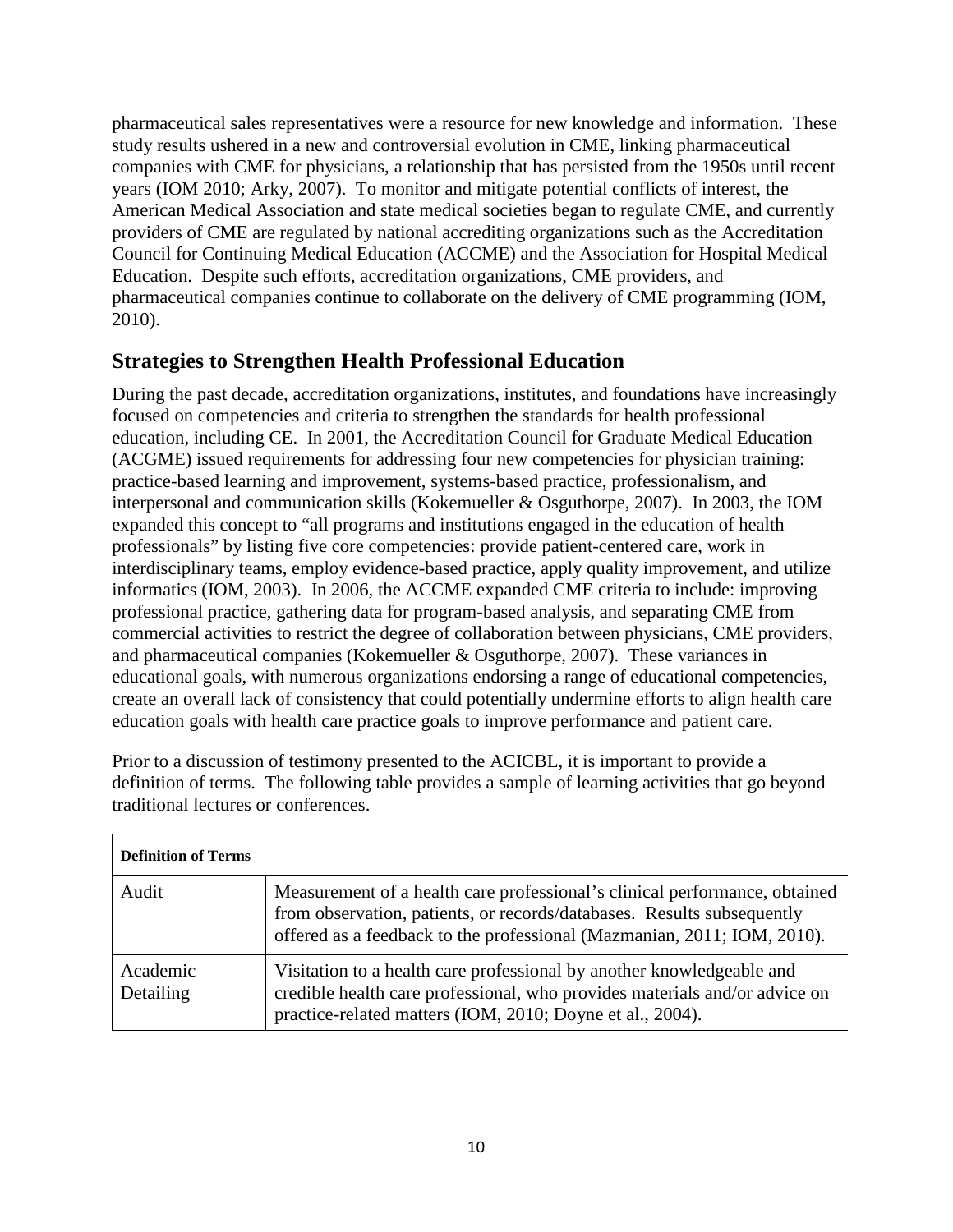| <b>Definition of Terms</b> |                                                                                                                                                                                                                                                                                                                                      |
|----------------------------|--------------------------------------------------------------------------------------------------------------------------------------------------------------------------------------------------------------------------------------------------------------------------------------------------------------------------------------|
| Learning<br>Portfolios     | Web-based or hard-copy documentation of professional learning from<br>clinical or educational activities. Some web-based portfolios include<br>interactive milestones that inform professionals or others of their learning<br>progress $(IOM, 2010)$ .                                                                              |
| <b>Opinion Leaders</b>     | Professionals who are well regarded by peers for their clinical expertise<br>and interpersonal skills (IOM, 2010).                                                                                                                                                                                                                   |
| Point-of-Care<br>Learning  | Learning generated by a clinical encounter between a health care<br>professional and patient (i.e., in person, by phone, through email or video)<br>in which the professional provides an answer, during the encounter or<br>shortly thereafter, by conducting a research of biomedical literature or<br>other sources (Macy, 2010). |
| <b>Virtual Patients</b>    | Computer-based programs that simulate real-life clinical patient scenarios<br>and allow professionals to learn from their diagnostic and therapeutic<br>decisions (Ruiz, 2011; Huang, Reynolds, & Candler, 2007).                                                                                                                    |

To determine how CE, professional development, and lifelong learning can strengthen health professions education, the ACICBL heard testimony from nationally recognized experts in the fields of health professions education, medicine, psychology, public health, accreditation, and credentialing. Dr. Paul Mazmanian began with educational outcomes, describing an evaluation system containing seven progressive levels of impact: participation, satisfaction, learning, competence, performance, patient health, and community health. He stated that, presently, CE does a good job in measuring a health care professional's participation, satisfaction, and learning; however, it neither measures the educational impact on a professional's competence and performance nor the resulting impact on patient health and community health (Mazmanian, 2011). This concurred with testimony by Dr. Candice Chen that CE should ideally evaluate both individual patient health outcomes as well as the health outcomes of patient populations with similar health problems. Dr. Chen also stressed that effective care must address health disparities in communities and provide quality of care that is accessible (Chen, 2011). In testimony before the ACICBL, Dr. Ronald Cervero stated that CE delivered through a traditional lecture format, and CE credits provided merely for attendance, must undergo a transformation to a practice/evidence-based learning and performance-based evaluation system. He added that the impact of CE can be strengthened by incorporating (a) a high-quality needs assessment, (b) ongoing feedback, (c) an interactive format with multiple media and educational methods, and (d) the inclusion of information that is contextually relevant to the professional's practice. In addition, it is helpful to include professionals within the same practice setting, who can reinforce the knowledge of their colleagues, and provide mutual support in the workplace to encourage positive practice behavior changes (Cervero, 2011; AHRQ, 2007).

As noted, CE credits have traditionally been based upon classroom or coursework time, with drastic variation in credit requirements across disciplines and from one state to another. Reports and literature in the past decade have started to address the limitations of traditional CE. For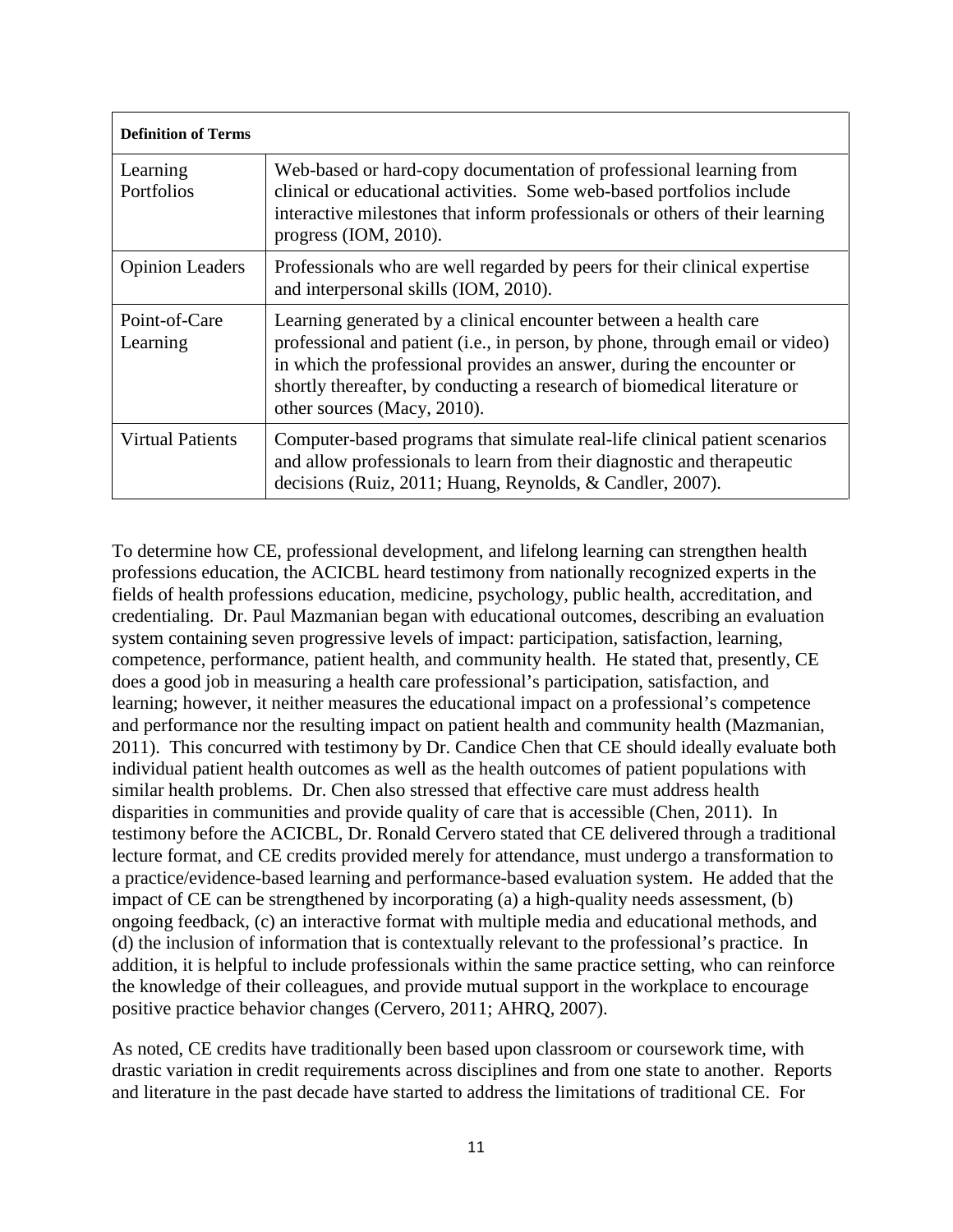instance, in 2003 the IOM commented that advances in health care are occurring at too rapid a pace for any one provider to remain current, stating that "providing relevant information in an accessible format at the point of care" may offer a solution to this dilemma. The use of virtual patients for CE evaluation and credit requirements is one way to implement practice- and evidence-based learning, as well as performance-based evaluation, through the use of technology. In testimony before the ACICBL, Dr. Jorge Ruiz explained that current technology permits the use of virtual patients to test a health professional's competence and performance. Further CE evaluation, and its impact on patient and community health, may be available through chart audits, direct observation, or patient surveys (Ruiz, 2011). This supports Dr. Mazmanian's testimony that an effective educational evaluation process measures both the competence/performance of a health care professional and the outcomes of patients within the community (Mazmanian, 2011).

Presently, CE curricular design issues include types of media, educational techniques, and number of exposures. Research is inconclusive as to whether enough evidence exists to determine the type of curricular design or the amount of CE that is needed to have a positive impact on a health professional's competence or performance (AHRQ, 2007; IOM, 2010). Clearly, more refined assessment and evaluation tools are needed to determine the optimal type of curricular design to convey clinical knowledge that develops and demonstrates clinician performance in achieving the five IOM competencies. In testimony before the ACICBL, Dr. Eric Holmboe stated that multiple and non-redundant assessment methods, involving community-based training and simulation, can provide effective CE evaluation. He commented that the key to competency is not the amount of time in practice, but repeated exposure to a clinical issue or procedure that reinforces/improves professional competency.

Learning is more challenging than ever for the health care professional because of the plethora of published literature and electronic information that exists, combined with the fact that new knowledge is emerging at an accelerating pace. Upon entering practice, the health care professional experiences increased demands that reduce the time available for learning and assessment, and over time the professional's knowledge of emerging evidence-based practice and professional competence may deteriorate. Until now, greater emphasis has been placed on pre-practice education, which generally ranges from 5 to 15 years, yet the practice life of a health care professional can range from 35 to 40 years. Because of this, it is apparent that a full transformation is needed to emphasize CE, professional development, and lifelong learning throughout the practice life of a health care professional (Holmboe, 2011).

### <span id="page-14-0"></span>**System Redesign for Continuing Professional Development**

In 2008, the Macy Foundation issued a report on *Continuing Education in the Health Professions*, which recommended (a) the establishment of a national interprofessional Continuing Education Institute (CEI), and (b) that the IOM convene a committee to examine development of a CEI. Short- and long-term learning must be examined, and different techniques must be assessed to determine best practices for CE and professional development (Arky, 2007). In response to the Macy Foundation, the IOM issued a report in 2010 on *Redesigning Continuing Education in the Health Professions*, defining lifelong learning as "…a continuum, from elementary and secondary education to undergraduate and graduate education, lasting through the end of one's career." The report also noted that CE delivery mainly focused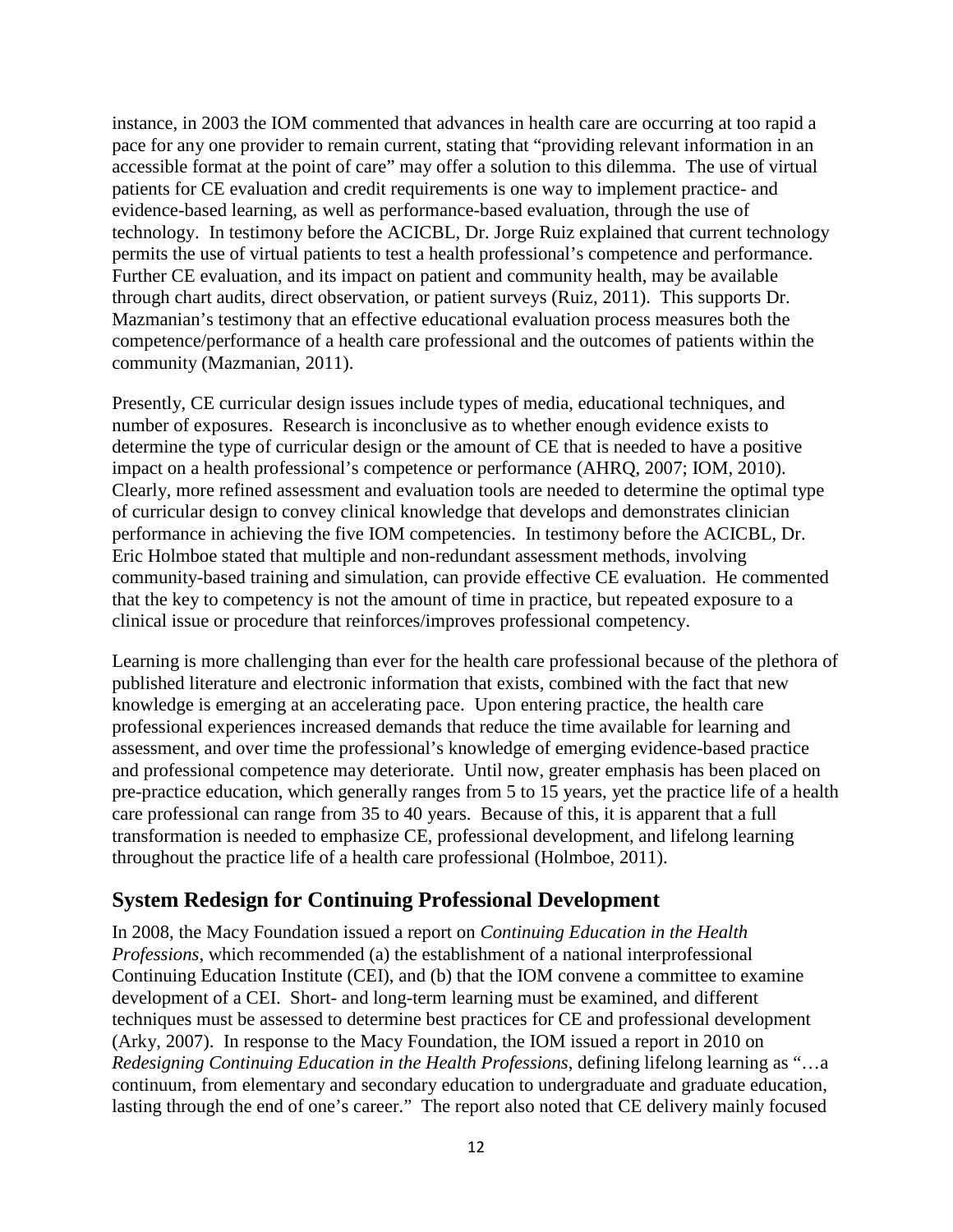on discipline-specific lectures and conferences, and though innovations in delivery have developed (e.g., webinars), measurement of competencies acquired and provision of credits for innovative learning activities have lagged behind (IOM, 2010). CE must be restructured to offer formal credits for interprofessional learning activities and incorporated as part of a greater and learner-driven concept known as Continuing Professional Development (CPD). CPD encompasses didactic learning as well as other modalities such as point-of-care learning and opinion leaders.

Subsequently, a 2010 Macy report on *Lifelong Learning in Medicine and Nursing* continued this theme with the endorsement of CE and lifelong learning. The report stated that acronyms such as CME approached CE from a discipline-specific perspective—not the interprofessional perspective that is so vital in today's health care system. The report defined lifelong learning as a voluntary acquisition of knowledge from life experience and education that reflects the values and behaviors of a health care professional. The Macy report also noted that CE experienced the same challenging health education issues noted in the 2003 IOM report on health professions education: demographic shifts in patient population creating a lack of cultural competence in health care delivery, an exponential increase of knowledge, and a complex health care system. Additionally, the report advocated alternatives to traditional CE such as academic detailing and audits of clinical performance (Macy, 2010).

As a result, there is a clear movement to change the *nature* of CE to ensure continuing competence and lifelong learning throughout the practice life of a health care professional. Ensuring continuing competence involves incorporating the five core competencies of the 2003 IOM report on *Health Professions Education: A Bridge to Quality* into CE and CPD because the incentives, strategies, and outcomes of health education are currently not adequately aligned to improve practice behavior and patient health outcomes (Mazmanian, 2011). The development and dissemination of accurate assessments that measure the impact of acquired competencies on professional knowledge and patient care will help to ensure both the effectiveness and value of CE and its contribution to CPD. The ongoing and continuous nature of CPD requires technology to keep pace with the rapid growth of evidence-based knowledge and to provide the flexibility for CPD to fit into a practitioner's busy schedule. This requires the ability of faculty to impart knowledge, with the aid of technology, across distance and disciplines.

The emphasis on CPD, applied within interprofessional practice, will create and reinforce a team synergy of common attitudes, values, and behaviors greater than the sum of each professional's knowledge (Frenk, 2010). A 2011 report on *Core Competencies for Interprofessional Collaborative Practice* stated that health care professionals must recognize the limits of their professional expertise within our nation's complex health care system, and collaborate with other health care professionals to provide quality patient-centered care. This patient-centered and team-based care is enhanced by participating in CPD and demonstrating the five IOM core competencies in practice (IPEC, 2011). With an aging population and a corresponding increase in chronic health conditions, it is paramount to improve health care efficiencies and assess interprofessional competencies as part of CPD and lifelong learning. In addition, aligning CPD and lifelong learning with the five IOM core competencies will assist health care teams in acquiring the information needed to provide the best care possible to the patients they serve.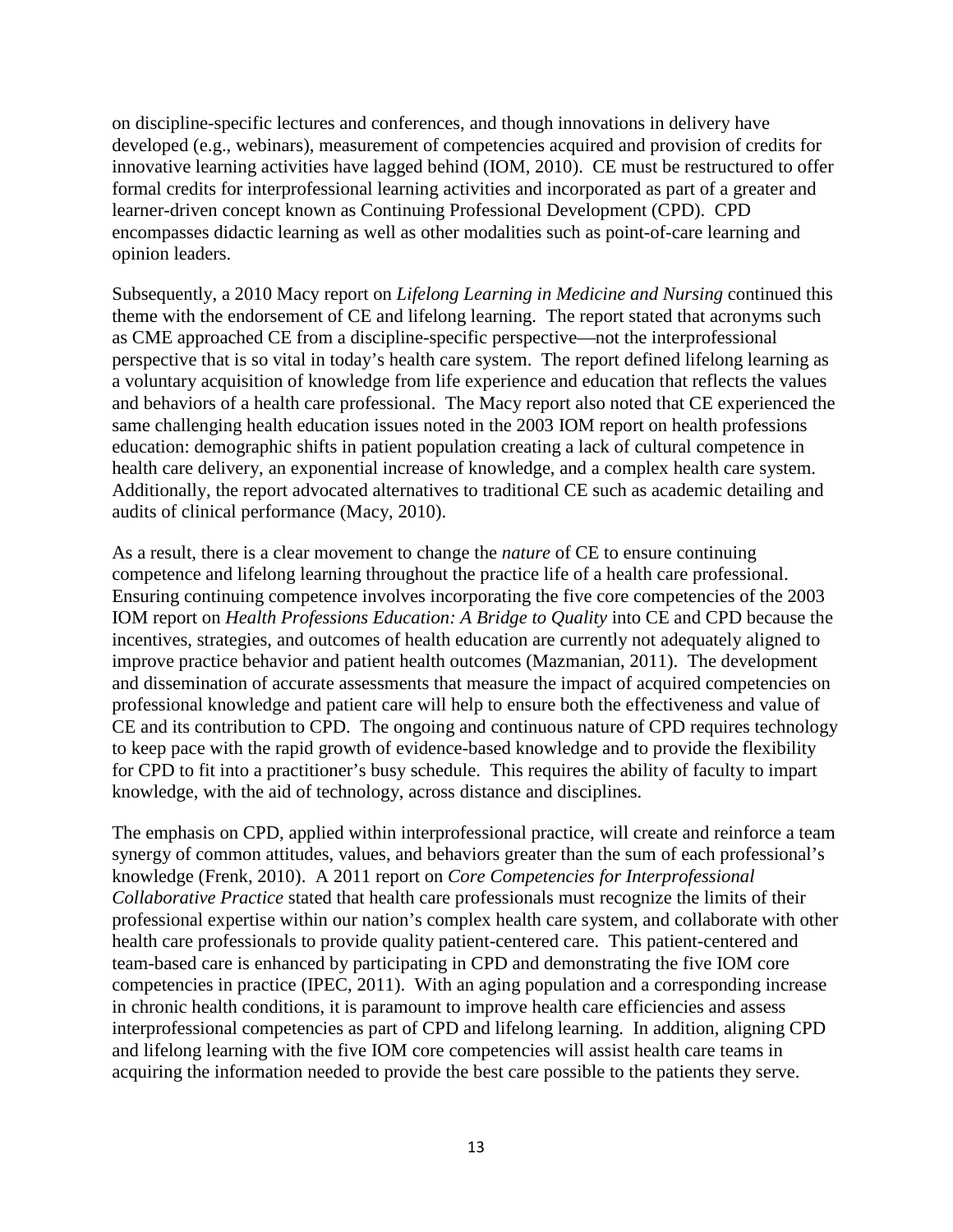# **Recommendations with Rationale**

<span id="page-16-0"></span>The ACICBL recommends implementation of the following recommendations to help improve continuing education, promote professional development, and develop lifelong learning programs. These programs would serve to advance achievement of the five core competencies contained in the IOM report *Health Professions Education: A Bridge to Quality*: provide patientcentered care, work in interdisciplinary teams, employ evidence-based practice, apply quality improvement, and utilize informatics.

### **Recommendation 1**

Congress and HRSA should expand support for continuing professional development and lifelong learning activities within Title VII, Part D programs through activities such as collaborative partnerships with foundations and other agencies.

### **Rationale for Recommendation 1**

In the report *Health Professions Education: A Bridge to Quality* (2003), the IOM recommended a set of five core competencies to address the health care challenges in the 21st Century. Seven years later, the IOM report on *Redesigning Continuing Education in the Health Professions* (2010) determined that traditional CE does not adequately facilitate the acquisition of these competencies by health care professionals. Therefore, our nation must establish a system of effective CE, *incorporating the principles of CPD*, to ensure that health care professionals can actively acquire and employ the five core competencies in their practices (Cervero, 2011). The ACICBL believes that utilizing CE, CPD, and lifelong learning methods to educate health care professionals about these five core competencies will be crucial to ensuring that the health care workforce will be adequately prepared to practice in the evolving  $21<sup>st</sup>$  Century health care system.

Expanding support for CPD and lifelong learning activities should involve collaborative partnerships with public and private stakeholders such as: (a) agencies within DHHS; (b) foundations involved with health care policy; (c) universities, medical schools, nonprofits; and (d) other federal, state, and local agencies. These partnerships would leverage collective resources and position Title VII, Part D programs to serve as effective vehicles for aligning CE, CPD, and lifelong learning in the health professions with the five core competencies emphasized in the 2003 and 2010 IOM reports. These programs are well positioned to develop/expand CE and CPD because they have a long history of providing training to students and CE to practicing health care professionals, as well as establishing collaborative partnerships with foundations and other agencies. Title VII, Part D programs are legislatively mandated to collaborate with two or more disciplines, and possess the capacity to provide CE and CPD in an interdisciplinary/ interprofessional environment. In addition, the delivery of CE and the dissemination of evidence-based health information contribute to the core mission of Title VII, Part D programs. This educational content equips health care providers with the knowledge and skills to deliver high-quality, culturally-competent, evidence-based, and patient-centered care.

Because the content addressed in CE programs is subject to continual change and development, it is imperative that CE delivery continue to become more versatile in its approach and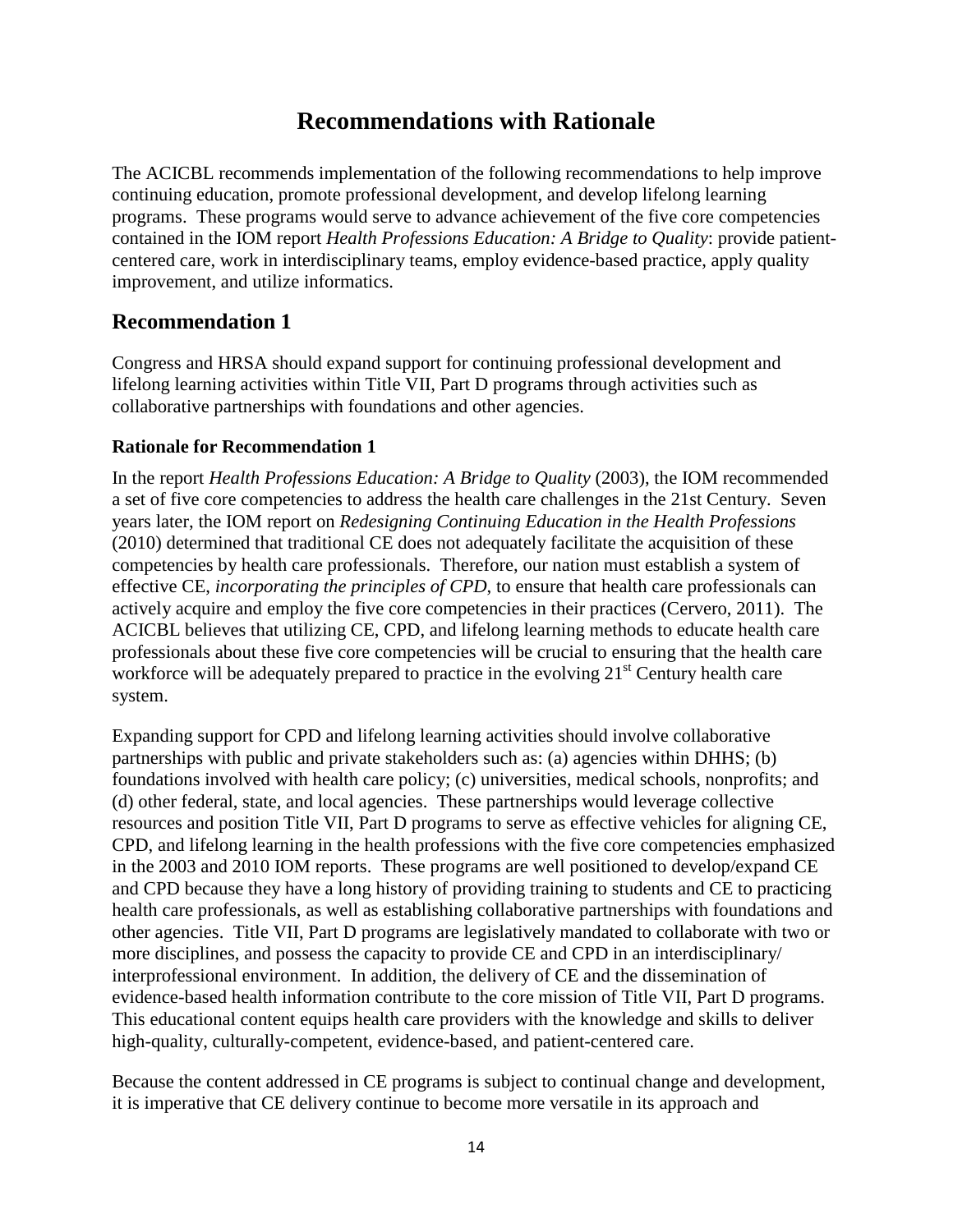methodology, enabling CE to be an active and contributing component to CPD. Providing CE and CPD interprofessionally, and fostering activities such as collaborative partnerships with foundations and other agencies, establishes an environment where quality improvement can be applied and informatics can be utilized.

Increasingly, grantees funded through Title VII, Part D programs are transitioning from traditional lecture-based formats to interactive web-based courses, real-time videoconferencing, educationally-oriented clinical consultations, and quality improvement practice projects involving interprofessional teams. Title VII, Part D programs have the potential to assume a leadership role in building capacity and infrastructure to develop innovative education models that address the five competencies contained in the IOM report.

# **Recommendation 2**

HRSA should initiate efforts to identify a mechanism, by the end of fiscal year 2013, that will build capacity in Title VII, Part D programs to increase faculty members' knowledge and abilities in the application of distance learning and e-learning technologies. These technologies can be utilized in the ongoing development of interprofessional education, training, and continuing professional development programs.

### **Rationale for Recommendation 2**

The ACICBL recognizes that multiple factors impact the availability and skills of professionals to provide quality health care services in a team-based, interprofessional environment. This is supported by the documented shortage of health professionals from multiple disciplines across the health care workforce (IOM, 2008) and limited training opportunities for interprofessional team practice that exist in health professions' curricula (IOM, 2003; IOM, 2010; Mezey et al., 2010; Reuben et al., 2003). The lack of reimbursement for team-based collaborative care is another deterrent for real-time experiential learning for health professions students and other health care professionals in the collaborative process of care coordination and interprofessional, team-based care.

Practice realities necessitate innovative, accessible strategies for teaching and learning. Distance or e-learning can provide all health care professionals, regardless of practice configuration or geographic locale, access to innovative learning environments where they can attain competencies that will help them contribute as more effective members of interprofessional health care teams. Enhanced CE opportunities that employ e-learning ensure a wider dissemination of current information, affording health professionals the option to access educational content at their convenience (for more information on e-learning, refer to the Appendix).

The body of health care knowledge continues to grow exponentially, and traditional approaches to curricula provide limited opportunities for inclusion of additional content. The continuous and rapid development of critical and specialized knowledge makes it imperative to provide information to all health care professionals in real time (Davis, 2011). This requires that faculty find ways to identify current research findings and protocols that inform evidence-based practice, and utilize creative ways to disseminate information across distances that are adaptive to the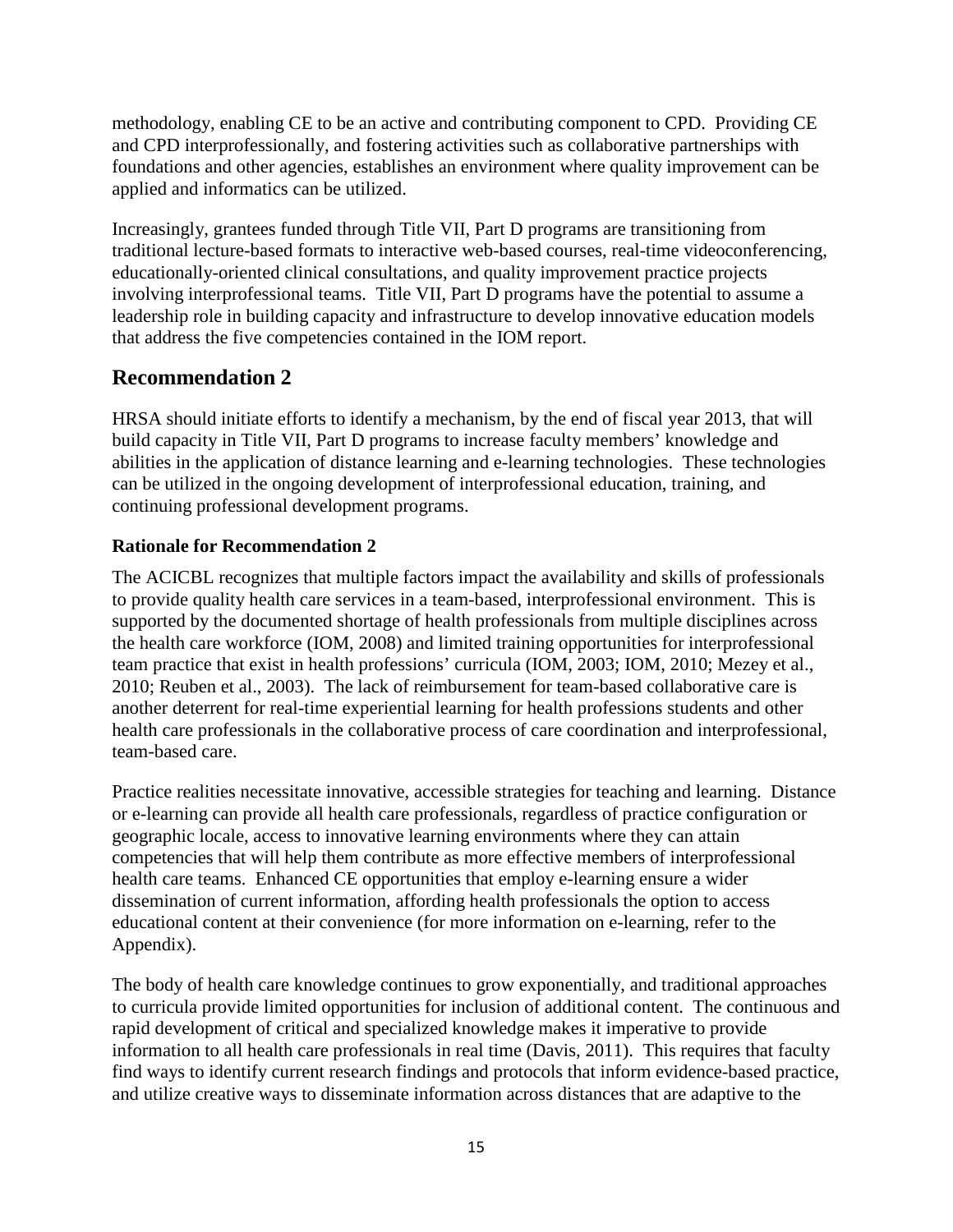varying schedules of health care professionals. The ACICBL believes that e-learning technologies can make this information readily available in a cost-effective and efficient manner.

Recommendation two supports building upon the developed and broad spectrum of e-learning technologies to strengthen the capacity of Title VII, Part D programs to keep pace with rapid advances in clinical knowledge. Improving the application of distance learning technology for both education and CE courses throughout the entire network of partners for Title VII, Part D programs requires an infrastructure that can leverage successful local, regional, and national elearning models and disseminate those models to all partners.

Increasing demands on practitioners' time and pressure for increased productivity require the use of technology to provide health care professionals with CE, CPD, and lifelong learning opportunities that can be accessed at will (Mazmanian, Davis, & Galbraith, 2009). To meet this imperative, faculty must be knowledgeable about and have the capacity to develop new curricula and educational products utilizing a variety of e-learning platforms, because existing evidence demonstrates the effective use of innovative models of e-learning technologies (Ruiz, 2011). Web-based and lab-based multimedia models of e-learning, such as virtual patients, have the potential to improve both access to and the quality of lifelong professional and interprofessional education and training (Fernandez, Parker, Kalus, Miller, & Compton, 2007; Issenberg et al., 1999; Ruiz, Mintzer, & Leipzeg, 2006).

Overcoming structural and resource barriers to the development of e-learning modalities is directly related to: (a) faculty time, knowledge, and expertise in developing/utilizing various elearning modalities; (b) cost; (c) institutional infrastructure; and (d) availability of on-site technical assistance and mentoring. These critical components are needed to support faculty in the development and application of e-learning strategies for inclusion in curricula, CE programs, and production of enduring materials such as self-directed, web-based modules for education and training.

Linking competencies and demonstration of competency attainment to course objectives and accreditation standards is a critical factor for institutions as well as faculty and students. Implementation of e-learning modalities for delivery of curriculum content ensures a level of fidelity. For example, web-based learning portfolios provide opportunities for both learning and evaluation, enabling health care professionals to document ongoing professional growth throughout their careers (Heyer et al., 2003; Plaza, Draugalis, Slack, Skrepnek, & Sauer, 2007).

Because e-learning requires not only a different way of presenting knowledge but also new technological skills, many faculty members are neither knowledgeable nor prepared to apply these new instructional technologies to training and education. While universities are expanding their Information Technology and Instructional Technology/Informatics staff, building capacity within existing health professions faculty is critical. Technology skills are highly variable among faculty and across health care disciplines, and great variability also exists in the institutional resources available to teach/assist faculty in applying/incorporating e-learning modalities in curricula.

Distance and e-learning technologies provide better capacity to manage the ongoing/exponential growth of clinical knowledge as well as the ability to disseminate knowledge interprofessionally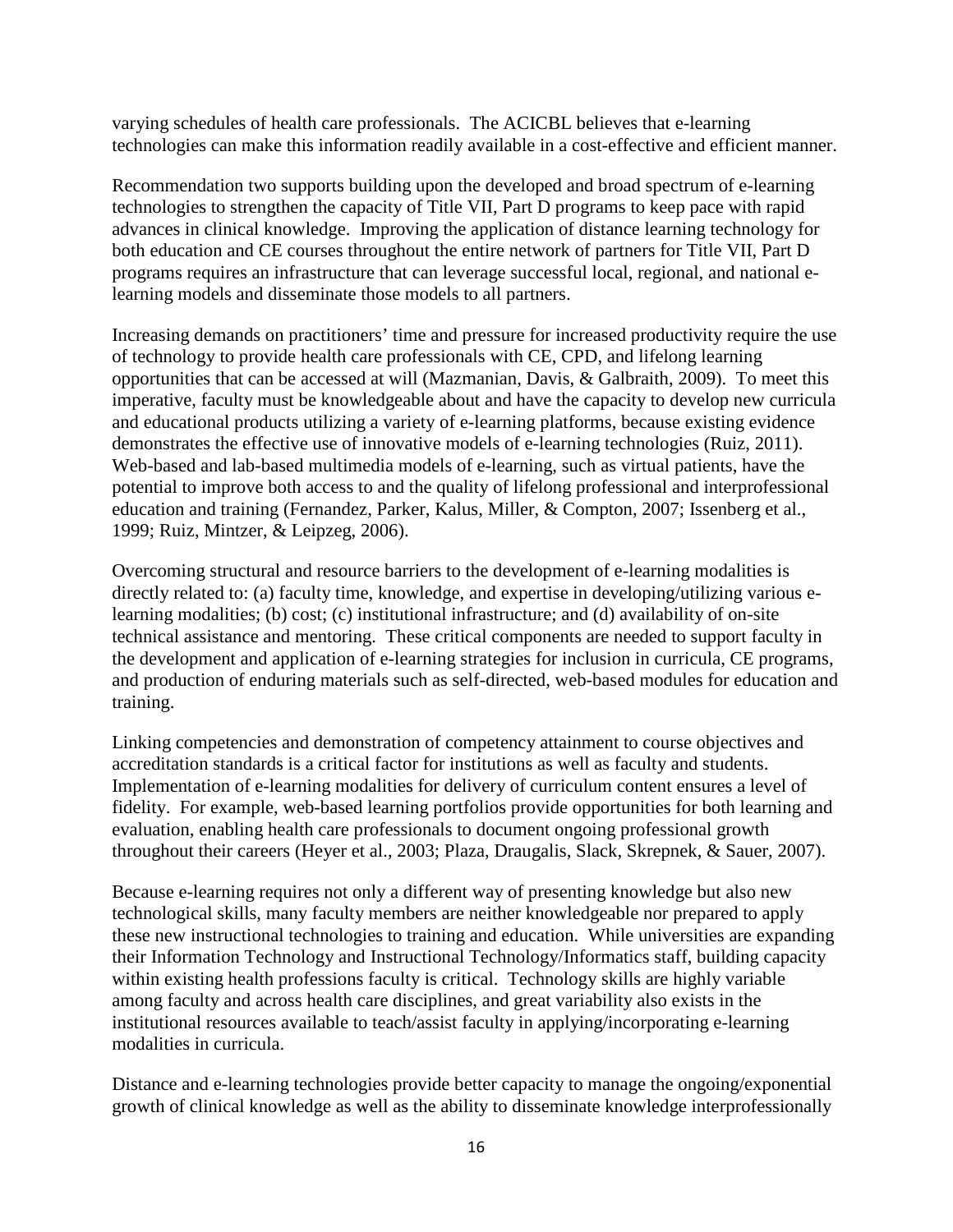across distances in real time, regardless of practice configuration or setting. To employ the full potential of distance and e-learning technologies for efficient/effective learning, support must exist within Title VII, Part D programs to assist faculty in obtaining the knowledge/expertise to utilize these technologies as they evolve/improve in their capacity/adaptability. This will ensure that health care professionals have opportunities to acquire the five core competencies contained in *Health Professions Education: A Bridge to Quality* (IOM, 2003) as well as prepare professionals to demonstrate these competencies in practice (IOM, 2010).

# **Recommendation 3**

HRSA should convene public-private partners, representative leadership of Title VII, Part D programs, and other stakeholders by no later than the end of fiscal year 2014, to develop recommendations and an action plan for the evaluation of interprofessional competencies attained through continuing professional development and lifelong learning, including the collection, development, refinement, standardization, implementation, and dissemination of innovative methods for evaluation.

### **Rationale for Recommendation 3**

Many assessment methods and models have been developed for evaluating the effect of CE, but few are utilized consistently and most have not been adopted across teams of health care professionals such as physicians, nurses, physical therapists, and pharmacists. This highlights the need to: (a) compile an inventory of existing methods and models; (b) design a plan to determine the most effective approaches for measuring the outcomes of CE, CPD, and lifelong learning activities; and (c) develop strategies for creating new interprofessional models.

Health care delivery issues are inherently multidimensional, and the evaluation of knowledge, competencies, and performance must involve relevant interprofessional disciplines. CE models are derived from the expertise of such professionals as clinicians, educators, and social/educational psychologists (Davis et al., 2003). Dissemination of evidence-based knowledge/processes is essential to promote positive learning outcomes within the interprofessional community as well as improved health outcomes for patients within communities (O'Neil & Addrizzo-Harris, 2009; Davis et al., 2003; Campbell, Parboosingh, Gondocz, Babitskaya, & Pham, 1999).

Currently, assessment strategies for CPD are inconsistent across disciplines, practitioners, care settings, and behaviors. To date, there is no singularly effective method for assessing the performance of a health professional (O'Neil & Addrizzo-Harris, 2009). Effective CPD requires the assessment of learning needs, and should engage interprofessional practitioners in learning activities that enable them to modify their behavior within the practice setting. Measuring these changes requires evaluations to monitor impact on the practitioners' knowledge base and practice behavior as well as to measure patient outcomes resulting from changes in practice. These types of evaluations can be implemented interprofessionally, and changes in knowledge, skills, and systems should be associated with the expected outcome of the behavior change prior to implementation (O'Neil & Addrizzo-Harris, 2009).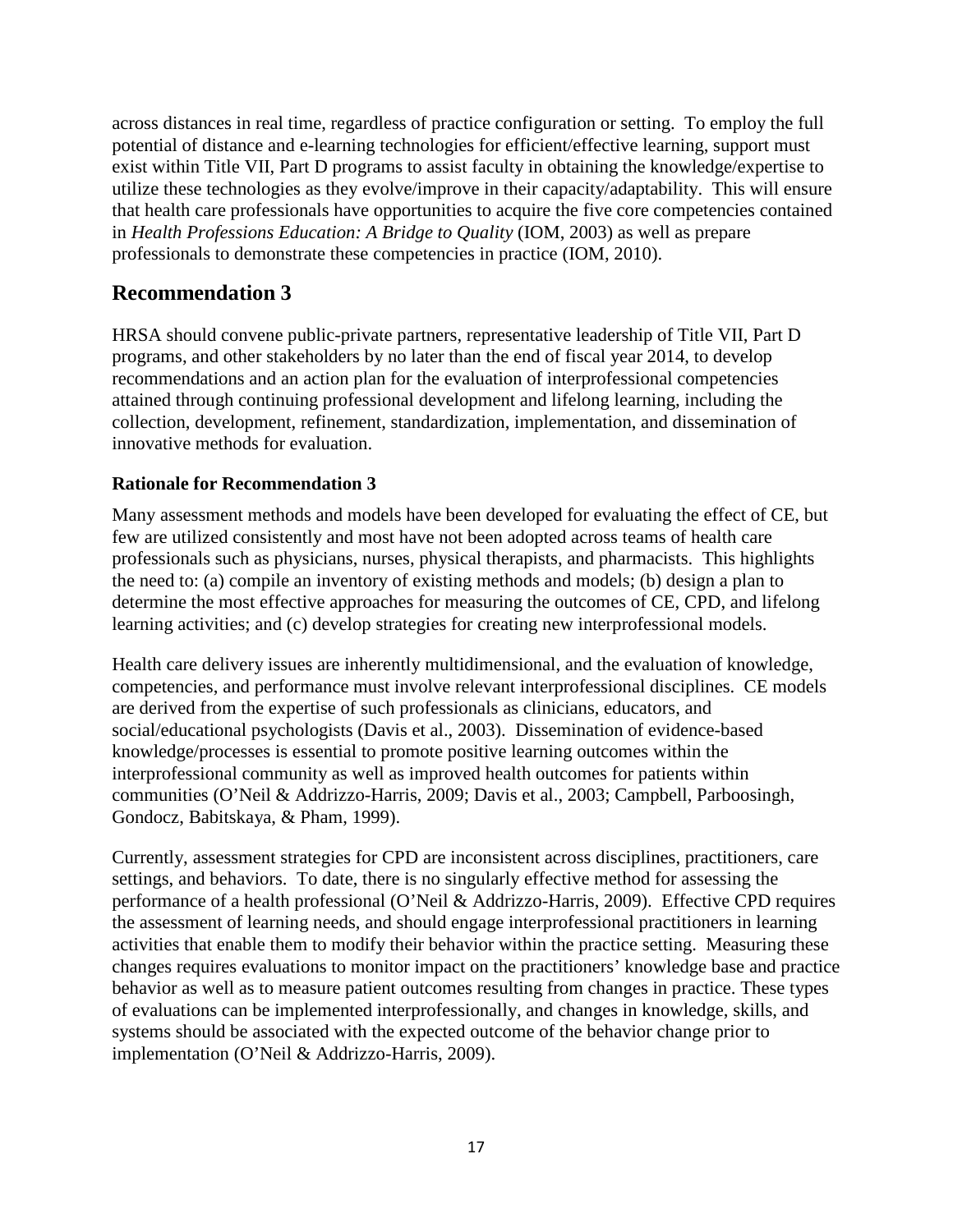Equally important to promoting best practices when assessing changes in practitioners' practice behavior and patient outcomes is ensuring that practice conditions are conducive to the reinforcement of change, and that continuous monitoring occurs to enable the achievement of performance standards (Davis et al., 2003). Health systems should demonstrate commitment to lifelong learning and practice improvement dependent on competency-based credentialing, requiring the demonstration of specific competencies to obtain/maintain privileges as presently seen in many hospitals (Moore, Green, & Gallis, 2009). These opportunities include assessment of how new clinical knowledge (a) could be applied in care delivery settings, and (b) is incorporated into practice with professional interaction and feedback.

Performance guidelines/criteria must be systematically established and contribute to learner motivation (Moore et al., 2009). The most effective learning strategies actively involve the professional, introducing new concepts through multiple methods and exposure (Davis et al., 2003). Reliable instruments have been developed that allow for assessment of health professionals through multisource feedback by peers, referring physicians, and coworkers to address clinical competence, collaboration, professionalism, and communication (Lockyer, Violato, Fidler, & Alakija, 2009; Foster, Johnson, Nelson, & Batalden, 2007). Assessment models can include self-assessment to address a broad range of competencies, supporting continuous quality improvement through modifications in health care systems (Brennan et al., 2004). However, there is a wide variability between a professional's self-assessment of their performance and their peer group's assessment of that same performance (Davis et al., 2006). Therefore, new self-assessment models must be developed. This could include a structured process for "facilitated self-reflection," utilizing tools such as learning portfolios that document practice-based learning/improvement activities and address learning objectives/general competencies for interprofessional practice. These new assessment models must be designed for use in the context of CPD and lifelong learning (Davis et al., 2006; Dornan, Carroll & Parboosingh, 2002).

Research is needed to increase the capacity of organizations to evaluate their own quality improvement efforts and to measure their impact on interprofessional teams and innovations to deliver high-quality/cost-efficient patient care, with an emphasis on social responsibility (Foster et al., 2007). Examples include incorporating clinical data into performance measures after learning activities to indicate if the activity has led to improved practice outcomes (Moore et al., 2009; Campbell et al., 1999). Additionally, further research is needed to determine indicators, within competencies, for practice behavior that promotes better patient outcomes (Holmboe et al., 2008; Turchin et al., 2008). Several models are currently available, such as the Maintenance of Certification program from the American Board of Internal Medicine (ABIM). ABIM has developed practice improvement modules that stimulate awareness of intended practice, and provide suggestions for improvement across different settings (Brennan et al., 2004). Recently, a report on *Core Competencies for Interprofessional Collaborative Practice* endorsed the IOM competencies and the development of learning objectives, based upon the five competencies, for pre-licensure learning activities (IPEC, 2011). This same approach could be applied to models for CE, CPD, and lifelong learning activities.

With the availability of a wide range of methods that have been developed across multiple disciplines and professions, it is essential to disseminate current successful models to promote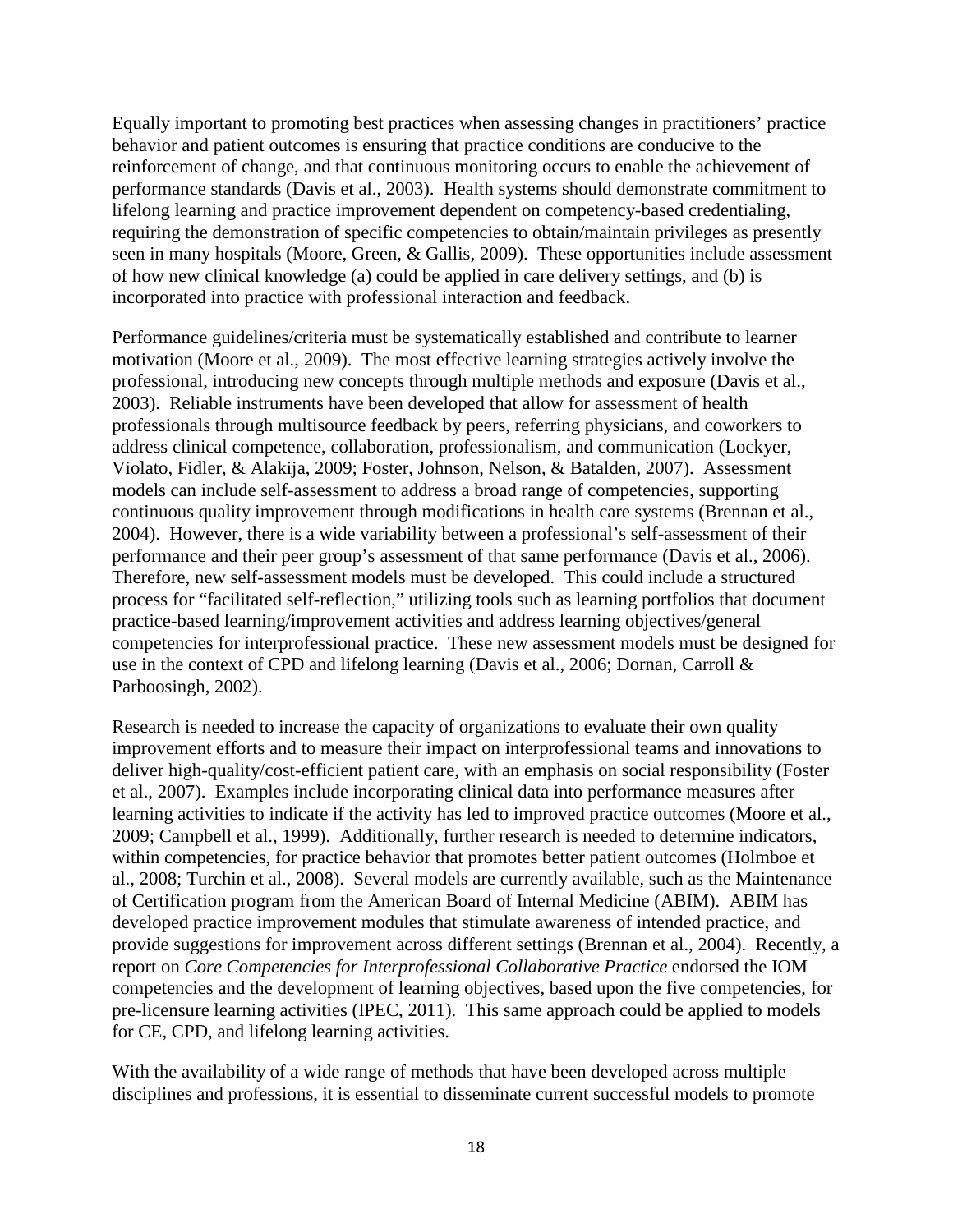effective and systematic CPD and lifelong learning. Equally important, the adoption of assessment methods and models to complement traditional professional competency assessments should be encouraged, thereby enabling all practitioners to take an active role in identifying and meeting their own learning needs. This would greatly enhance the capacity for continuous quality improvement across interprofessional settings.

Compiling an inventory of methods and models, designing a plan to evaluate learning initiatives, and developing strategies to create interprofessional models will align the evaluation of CE, CPD, and lifelong learning with the five core competencies contained in *Health Professions Education: A Bridge to Quality* (IOM, 2003). Aligning evaluation criteria for CE, CPD, and lifelong learning with these five competencies will contribute to building a more effective, efficient, and relevant CE system and ensure that health care professionals are fully equipped to demonstrate these competencies in practice (IOM, 2010).

### **Summary of Recommendations**

<span id="page-21-0"></span>In 2010, the IOM report on *Redesigning Continuing Education in the Health Professions* noted that CE within the health care professions was fragmented, with each specialty serving its own discipline. Our nation's CE system must become more integrated, interprofessional, and cohesive to meet the health care demands of the  $21<sup>st</sup>$  Century. CE must be integrated into the CPD and lifelong learning of a health care professional by adapting to the rapid growth of clinical knowledge as well as the varying settings, schedules, and practice configurations of today's health care professional. CPD and lifelong learning, acquired during the practice life of a health care professional, provides a methodology that stresses the continual acquisition and application of knowledge *after* pre-practice medical education, reducing the variability that exists in post-graduate CE today (Arky, 2007).

The ACICBL asserts that the first step in addressing fragmentation is to align CPD and lifelong learning to focus on the five core competencies contained within *Health Professions Education: A Bridge to Quality:* provide patient-centered care, work in interdisciplinary teams, employ evidence-based practice, apply quality improvement, and utilize informatics (IOM, 2003). Concentrating on the five IOM competencies provides a cohesive foundation for the implementation of all CE, CPD, and lifelong learning activities for health care professionals within the capacity and mission of Title VII, Part D programs. Furthermore, the ACICBL's *recommendation one* is to expand support for CPD and lifelong learning activities within Title VII, Part D programs through activities such as collaborative partnerships with foundations and other agencies.

Effective CE, CPD, and lifelong learning must utilize technology-based educational tools, such as e-learning, to disseminate evidence-based knowledge in real time and to accommodate the varying schedules and settings of today's health care professional. Faculty must have the knowledge and expertise to utilize these continually evolving technologies in the most efficient and effective way possible. The ACICBL believes that *recommendation two* will support the improvement of faculty skills and application of learning technologies, to maximize information dissemination and assist health care professionals in enhancing their knowledge and abilities through CPD/lifelong learning as defined by the IOM's five guiding competencies.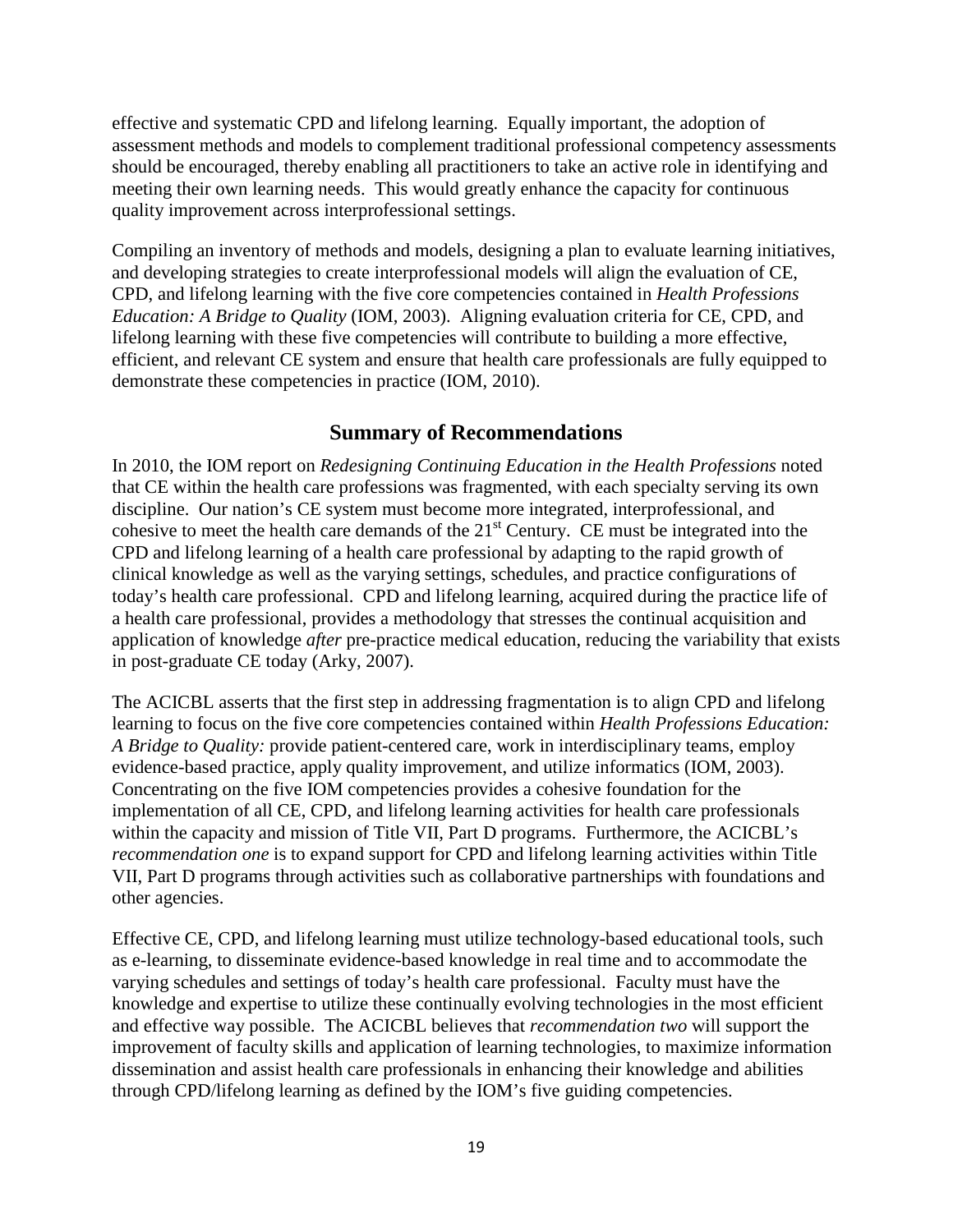The IOM report on *Redesigning Continuing Education in the Health Professions* also observed that the majority of CE providers could neither evaluate the effectiveness of instruction nor determine if health professionals could demonstrate acquired competencies in their practice (IOM, 2010). Therefore, *recommendation three* addresses the ACICBL's belief that an action plan must be developed to evaluate interprofessional competencies as attained through CPD and lifelong learning and defined by the IOM's five core competencies.

To ensure that the health care workforce is adequately prepared to practice within the health care system of the  $21<sup>st</sup>$  Century, our CE system must transform to prioritize (a) flexible learning modalities, (b) learner-driven curricula, and (c) interprofessional learning activities that position us to capitalize on the promise of technological innovation and the rapid expansion of knowledge. The ACICBL believes that this transformative vision for CE, CPD, and lifelong learning will equip health care professionals with the knowledge and skills to deliver highquality, culturally-competent, evidence-based, and patient-centered care.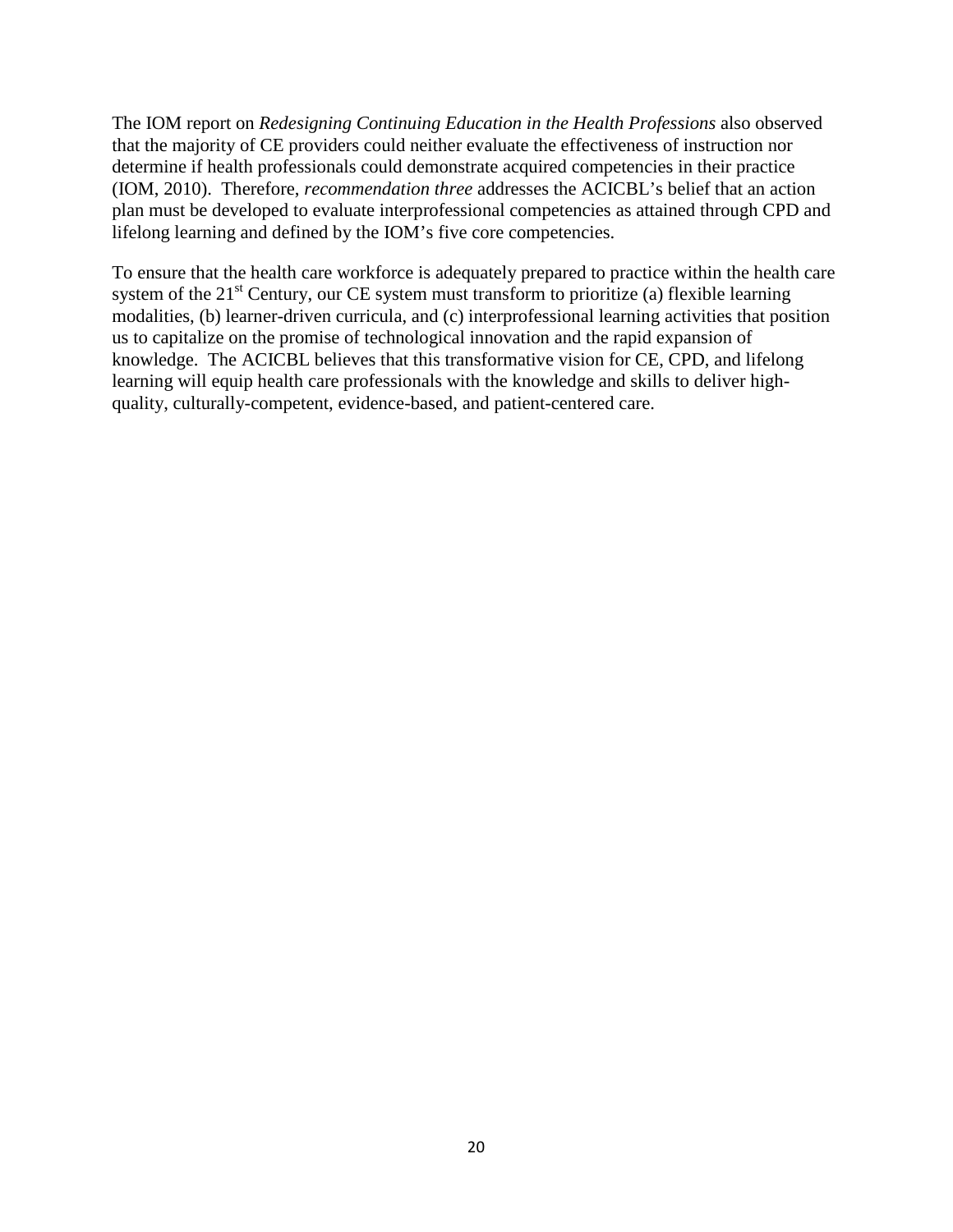# **References**

- <span id="page-23-0"></span>Agency for Healthcare Research and Quality (AHRQ). (2007). *Effectiveness of continuing medical education* (Publication No. 07-E006). Retrieved from http://www.ahrq.gov/clinic/tp/cmetp.htm
- Akl, E.A., Mustafa, R., Slomka, T., Alawneh, A., Vedavalli, A., & Schunemann, H.J. (2008). An educational game for teaching clinical practice guidelines to internal medicine residents: development, feasibility and acceptability. *BMC Medical Education, 8*(50). doi:10.1186/1472-6920-8-50
- Arky, R.A. (2007). Abe Flexner, Where are you? We need you! *Transactions of the American Clinical and Climatological Association*, 118, 89–96.
- Atreja, A., Mehta, N.B., Jain, A.K., Harris, C.M., Ishwaran, H., Avital, M., & Fishleder, A.J. (2008). Satisfaction with web-based training in an integrated healthcare delivery network: do age, education, computer skills and attitudes matter? *BMC Medical Education, 8*(48). doi: 10.1186/1472-6920-8-48
- Bolle, S.R., Larsen, F., Hagen, O., & Gilbert, M. (2009). Video conferencing versus telephone calls for team work across hospitals: a qualitative study on simulated emergencies. *BMC Emergency Medicine, 9*(22). doi: 10.1186/1471-227X-9-22
- Brennan, T.A., Horwitz, R.I., Duffy, F.D., Cassel, C.K., Goode, L.D., & Lipner, R.S. (2004). The role of physician specialty board certification status in the quality movement. *JAMA, 292*(9), 1038–1043.
- Campbell, C., Parboosingh, J., Gondocz, T., Babitskaya, G., & Pham, B. (1999). Study of the factors influencing the stimulus to learning recorded by physicians keeping a learning portfolio. *The Journal of Continuing Education in the Health Professions, 19*(1), 16–24.
- Cervero, R.M. (2011, January). *Lifespan professional development through practice-based education*. Presented at the meeting of the Advisory Committee on Interdisciplinary, Community-Based Linkages, Rockville, MD.
- Chen, C. (2011, January). *Educating health professionals for a transforming health care system*. Presented at the meeting of the Advisory Committee on Interdisciplinary, Community-Based Linkages, Rockville, MD.
- Davis, D. (2011, February). *Continuing education in the health professions: Research and practice considerations.* Presented at the meeting of the Advisory Committee on Interdisciplinary, Community-Based Linkages, Bethesda, MD.
- Davis, D., Evans, M., Jadad, A., Perrier, L., Rath, D., Ryan D., . . . Zwarenstein, M. (2003). The case for knowledge translation: shortening the journey from evidence to effect. *BMJ, 327*(7405), 33–35.
- Davis, D.A., Mazmanian, P.E., Fordis, M., Harrison, R.V., Thrope, K.E., & Perrier, L. (2006). Accuracy of physician self-assessment compared with observed measures of competence: A systematic review. *Journal of the American Medical Association, 296*(9)*,* 1094–1102.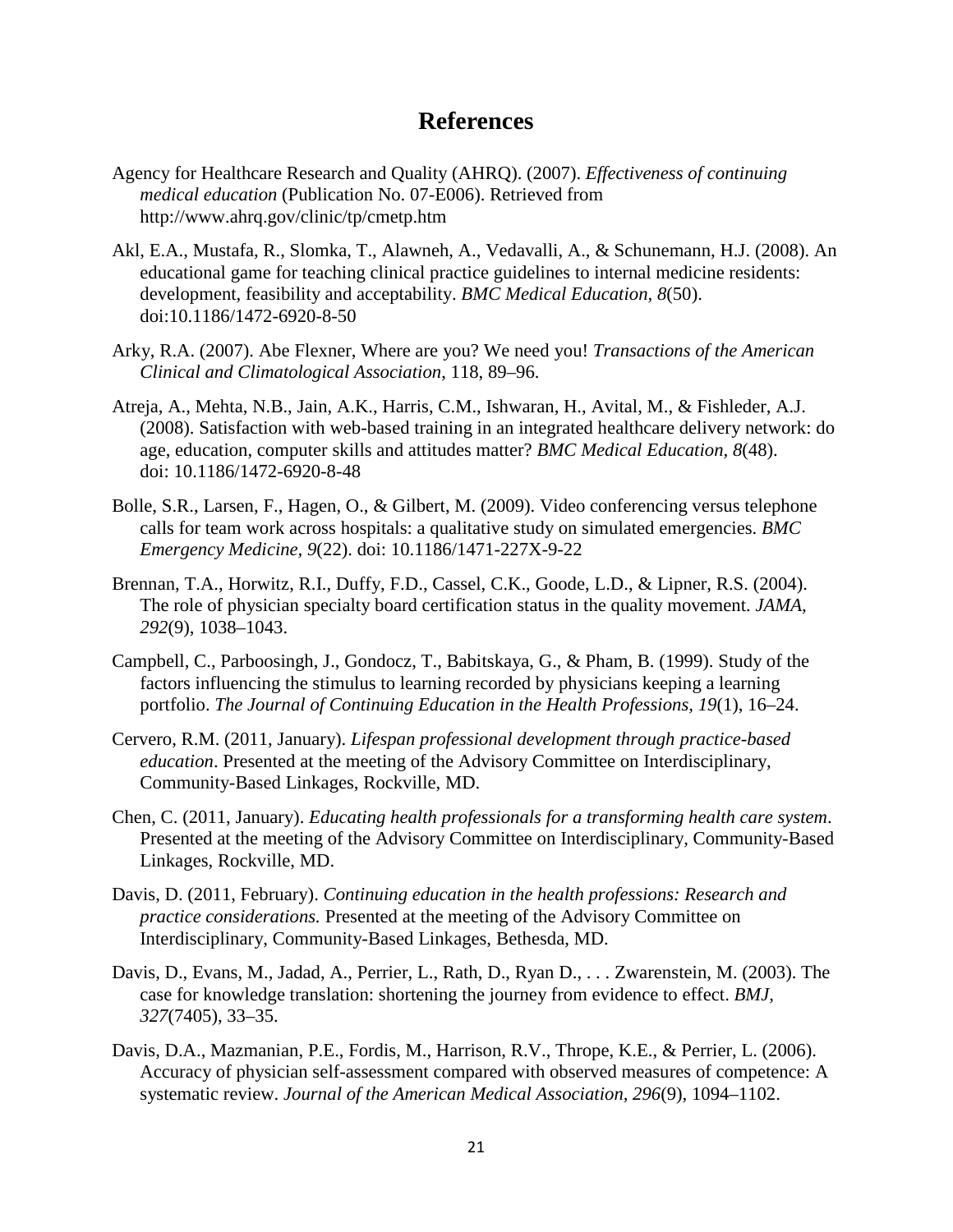- Dornan, T., Carroll, C., & Parboosingh, J. (2002). An electronic learning portfolio for reflective continuing professional development. *Medical Education*, *36*(8)*,* 767–769.
- Doyne, E.O., Alfaro, M.P., Siegel, R.M., Atherton, H.D., Schoettker, P.J., Bernier, J.B., & Kotagal, U.R. (2004). A randomized controlled trial to change antibiotic prescribing patterns in a community. *Archives of Pediatrics and Adolescent Medicine, 158*(6), 577–583.
- Fernandez, R., Parker, D., Kalus, J.S., Miller, D., & Compton, S. (2007). Instructional design and assessment using a human patient simulation mannequin to teach interdisciplinary team skills to pharmacy students. *American Journal of Pharmaceutical Education, 71*(3), Article 51.
- Foster, T.C., Johnson, J.K., Nelson, E.C., & Batalden, P.B. (2007). Using the Malcolm Baldrige framework to understand high-performing clinical microsystems. *Quality & Safety in Health Care, 16*(5), 334–341.
- Frenk, J. (2010). 20<sup>th</sup> century medical education and training will not work in the 21<sup>st</sup> century. (Lancet Commission Report). Retrieved from http://www.eurekalert.org/pub\_releases/2010- 11/l-2cm112910.php
- Huang, G., Reynolds, R., & Candler, C. (2007). Virtual patient simulation at U.S. and Canadian medical schools. *Academic Medicine, 82*(5), 446–451.
- Hyer, K., Skinner, J.H, Kane, R.L., Howe, J.L., Whitelaw, N., Wilson, N., . . . Fulmer, T. (2003). Using scripted video to assess interdisciplinary team effectiveness training outcomes. *Gerontology & Geriatrics Education*, *24*(2), 75–91.
- Holmboe, E.S. (2011, February). *Assessment of the practicing physician: Challenges and opportunities*. Presented at the meeting of the Advisory Committee on Interdisciplinary, Community-Based Linkages, Bethesda, MD.
- Holmboe, E.S., Wang, Y., Meehan, T.P., Tate, J.P., Ho, S. Starkey, K.S., & Lipner, R.S. (2008). Association between maintenance of certification examination scores and quality of care for medicare beneficiaries. *Archives of Internal Medicine, 168(13)*, 1396–1403.
- Huddlestone, J., & Pike, J. (2008). Seven key decision factors for selecting e-learning. *Cognition, Technology & Work*, *10*(3), 237–247. doi: 10.1007/s10111-007-0102-z
- Institute of Medicine, Committee on Planning a Continuing Health Care Professional Education Institute. (2010). *Redesigning continuing education in the health professions*. Washington, DC. The National Academies Press. Retrieved from http://www.nap.edu/catalog.php?record\_id=12704#toc
- Institute of Medicine, Committee on the Future Health Care Workforce for Older Americans. (2008). *Retooling for an aging America: Building the health care workforce*. Washington, DC: The National Academies Press.
- Institute of Medicine, Committee on the Health Professions Education Summit. (2003). *Health professions education: A bridge to quality*. Washington, DC. The National Academies Press. Retrieved from http://iom.edu/Reports/2003/Health-Professions-Education-A-Bridge-to-Quality.aspx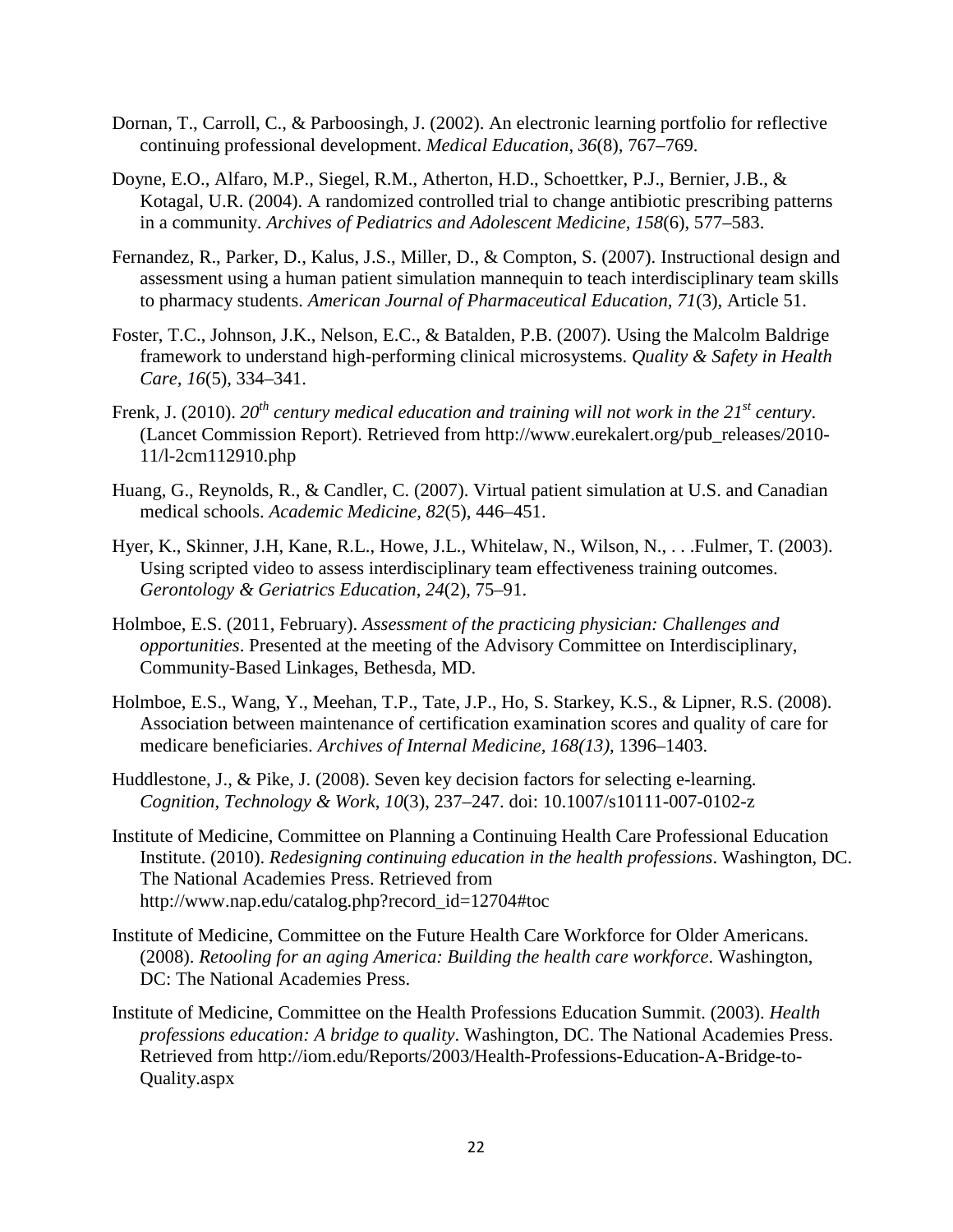- Institute of Medicine, Committee on the Quality of Health Care in America. (2001). *Crossing the quality chasm: A new health system for the 21st century*. Washington, DC: The National Academies Press.
- Interprofessional Education Collaborative (IPEC). (2011). *Core competencies for interprofessional collaborative practice: Report of an expert panel.* Washington, D.C. Interprofessional Education Collaborative. Retrieved from http://www.aacn.nche.edu/education/pdf/IPECReport.pdf
- Issenberg, S.B., McGaghie, W.C., Hart, I.R., Mayer, J.W., Felner, J.M., Petrusa, E.R., . . .Ewy, G.A. (1999). Simulation technology for health care professional skills training and assessment. *The Journal of the American Medical Association*, *282*(9), 861–866.
- Just Colleges. The Complete College Portal. (2011). *E-learning glossary Omaha NE.*  Retrieved from http://local.justcolleges.com/e\_Learning\_Glossary\_Omaha\_NE-r1350760- Omaha\_NE.html
- Kee, F., Owen, T., & Leathem, R. (2007). *Offering a prognosis in lung cancer: When is a team of experts an expert team?* Journal of Epidemiology and Community Health, 61:308–313. doi: 10.1136/jech.2005.044917
- Klock, C., & Gomes, R.P. (2008). Web conferencing systems: Skype and MSN in telepathology. *Diagnostic Pathology, (3)*, Supplement:S13. doi: 10.1186/1746-1596-3-S1-S13
- Kokemueller, P., & Osguthorpe, J.D. (2007). Trends and developments in continuing medical education. *Otolaryngologic Clinics of North America,* 40, 1331–1335. doi: 10.1016/j.otc.2007.08.003
- Lockyer, J.M., Violato, C., Fidler, H., & Alakija, P. (2009). The assessment of pathologists/laboratory medicine physicians through a multisource feedback tool. *Archives of Pathology & Laboratory Medicine, 133*(8), 1301–1308.
- Macy Foundation. (2008). *Continuing education in the health professions: Improving healthcare through lifelong learning* [Monograph]. Conference sponsored by the Josiah Macy, Jr. Foundation, Southhampton, Bermuda. (2007, November). Retrieved from http://www.macyfoundation.org/docs/macy\_pubs/pub\_ContEd\_inHealthProf.pdf
- Macy Foundation. (2010). *Lifelong learning in medicine and nursing. Final conference report*. Association of American Medical Colleges, American Association of Colleges in Nursing. Funded by the Josiah Macy, Jr. Foundation. Retrieved from http://www.aacn.nche.edu/education/pdf/MacyReport.pdf
- Maiers, M.J., Westrom, K.K., Legendre, C.G., & Bronfort, G. (2010). Integrative care for the management of low back pain: use of a clinical care pathway. *BMC Health Services Research*, 10:298. doi: 10.1186/1472-6963-10-298
- Mazmanian, P.E. (2011, January). *The incomplete science of outcomes assessment*. Presented at the meeting of the Advisory Committee on Interdisciplinary, Community-Based Linkages, Rockville, MD.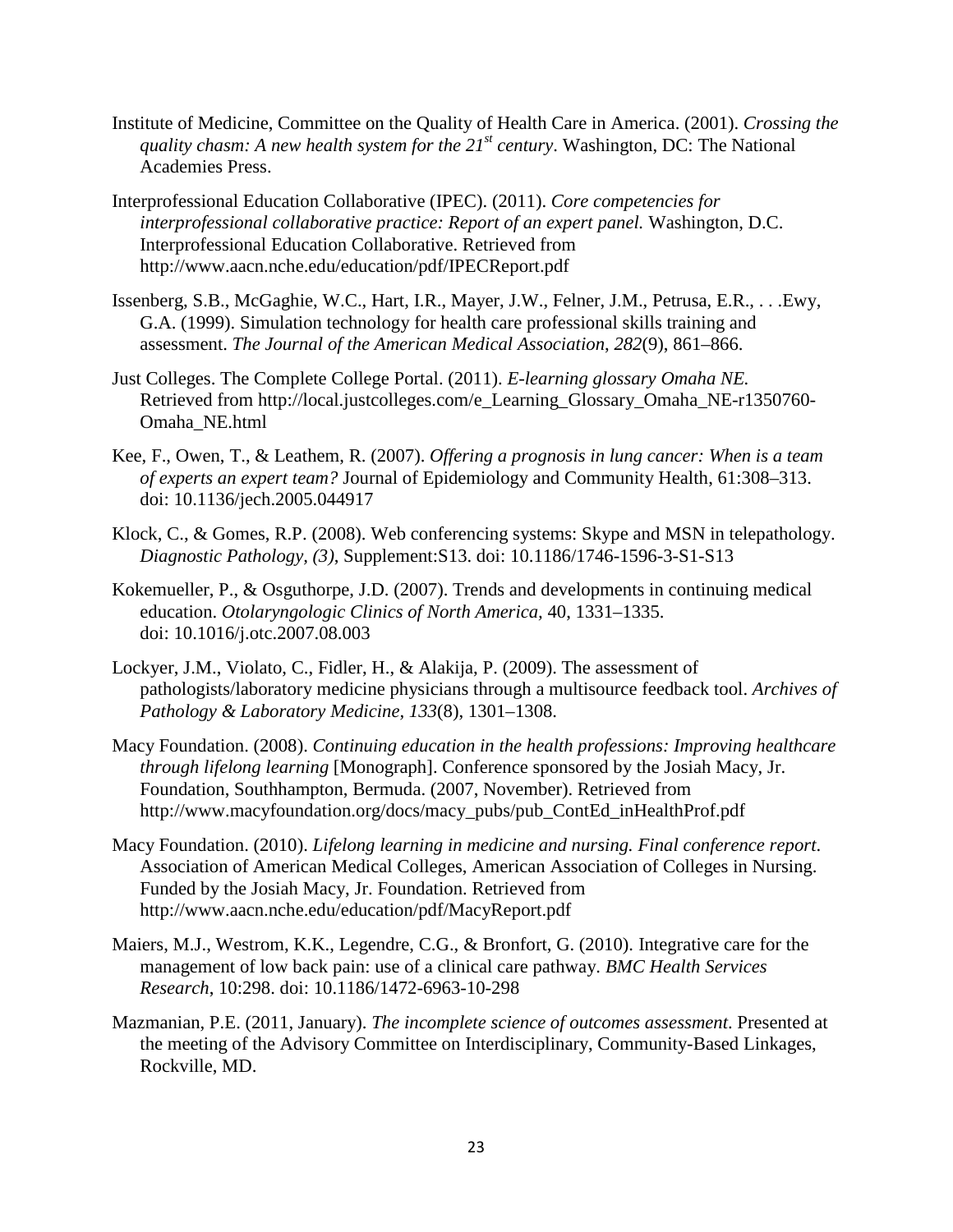- Mazmanian, P.E., Davis, D.A., & Galbraith, R. (2009). Continuing medical education effect on clinical outcomes: effectiveness of continuing medical education: American College of Chest Physicians Evidence-Based Educational Guidelines. *Chest, 135*, Supplement 3, 49S–55S.
- Mezey, M., Mitty, E., Cortes, T., Burger, S., Clark, E., & McCallion, P. (2010). A competencybased approach to educating and training the eldercare workforce. *Generations, 34*(4), 53– 60.
- Moore, D.E., Green, J.S., & Gallis, H.A. (2009). Achieving desired results and improved outcomes: Integrating planning and assessment throughout learning activities. *The Journal of Continuing Education in the Health Professions, 29*(1), 1–15.
- Neimeyer, G.J., & Taylor, J.M. (2010). In J.C. Norcross, G.R. VandenBos, and D.K. Freedheim (Eds.), *History of psychotherapy: Continuity and change, second edition*. Washington, D.C.: APA Publications.
- O'Neil, K.M., & Addrizzo-Harris, D.J. (2009). Continuing medical education effect on physician knowledge application and psychomotor skills: Effectiveness of continuing medical education: American College of Chest Physicians Evidence-Based Educational Guidelines. *Chest, 135*, Supplement 3, 37S–41S.
- Plaza, C.M., Draugalis, J.R., Slack, M.K., Skrepnek, G.H., & Sauer, K.A. (2007). Use of reflective portfolios in health sciences education. *American Journal of Pharmaceutical Education, 71*(2), 34.
- Reuben, D.B., Yee, M.N., Cole, K.D., Waite, M.S., Nichols, L.O., Benjamin, B.A. . . .Frank, J.C. (2003). Organizational issues in establishing geriatrics interdisciplinary team training. *Gerontology & Geriatrics Education, 24*(2), 13–34.
- Ruiz, J.C. (2011, February). *Virtual patients in continuing education.* Presented at the meeting of the Advisory Committee on Interdisciplinary, Community-Based Linkages, Bethesda, MD.
- Ruiz, J.G., Mintzer, M.J., & Leipzig, R.M. (2006). The impact of E-learning in medical education. *Academic Medicine: Journal of the Association of American Medical Colleges 81*(3), 207–212.
- Segars, W.P., Mahesh, M., Beck, T.J., Frey, E.C., & Tsui, B.M.W. (2008). Realistic CT simulation using the 4D XCAT phantom. *Medical Physics, 35*(8), 3800–3808. doi: 10.1118/1.2955743
- Sinusas, K. (2009). Internet point of care learning at a community hospital. *Journal of Continuing Education in the Health Professions, 29*(1), 39–43.
- Stein, A.M. (1998). History of continuing nursing education in the United States. *The Journal of Continuing Education in Nursing, 29*(6), 245-252.
- The Continuing Competence of Pharmacists. Final report–AACP/APhA Task Force on Continuing Competence in Pharmacy. (1975). *Journal of the American Pharmacists Association, 15*(8), 432-437, 457.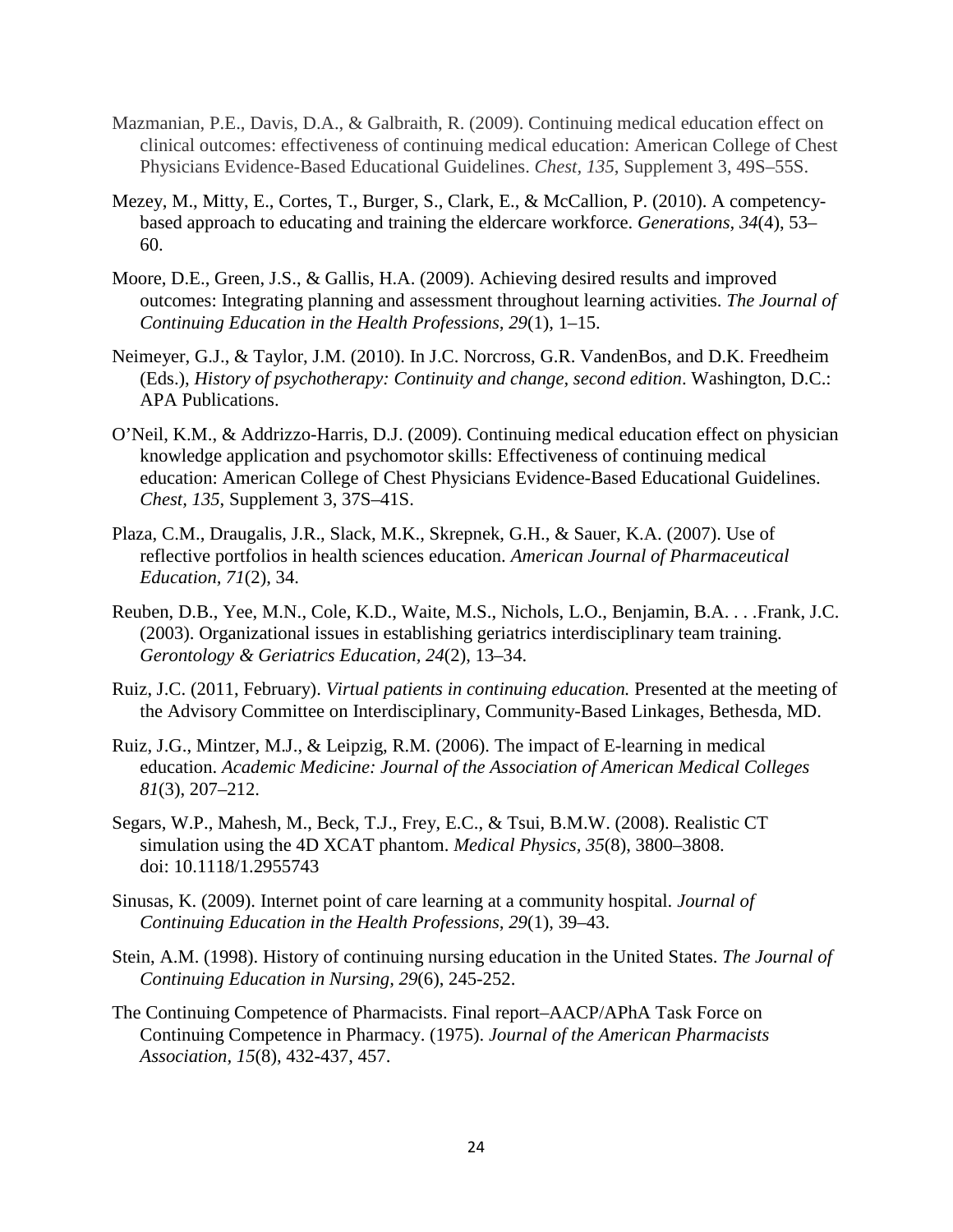- Tokunaga, J., Takamura, N., Ogata, K., Yoshida, H., Setoguchi, N., Matsuoka, T., . . . Sato, K. (2010). Vital sign monitoring using human patient simulators at pharmacy schools in Japan. *American Journal of Pharmaceutical Education, 74*(7). Article 132.
- Turchin A., Shubina M., Chodos, A.H., Einbinder, J.S., & Pendergrass, M.L. (2008). Effect of board certification on antihypertensive treatment intensification in patients with Diabetes Mellitus. *Circulation, 117*(5), 623–628.
- Wagner, D.P., Roskos, S., DeMuth, R., & Mavis, B. (2010). Development and evaluation of a health record online submission tool (HOST). *Medical Education Online, 15*. doi: 10.3402/meo.v15i0.5350